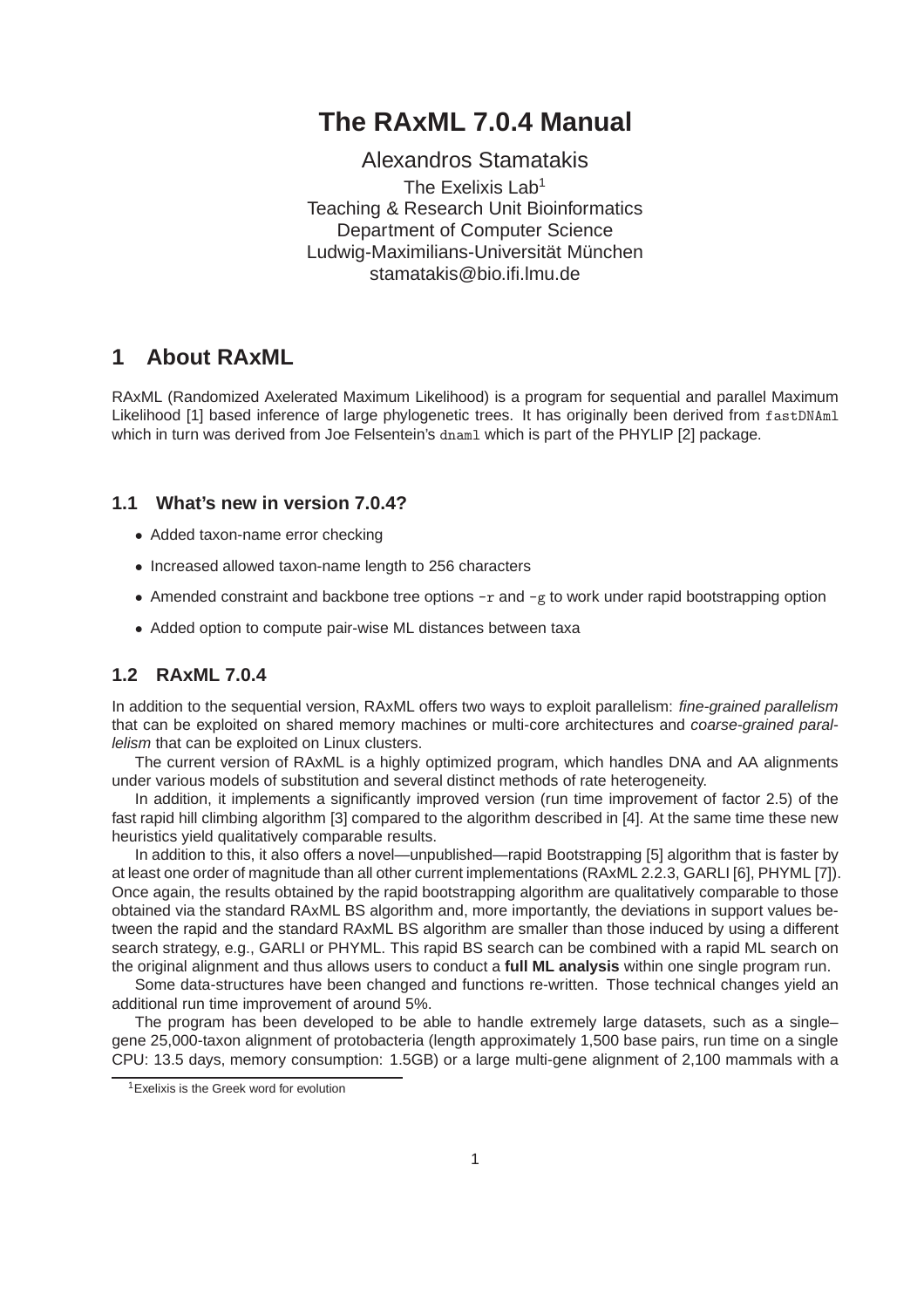length of over 50,000 base pairs. We also inferred trees for a dataset of 250 taxa and about 500,000 basepairs, the—to the best of the author's knowledge—largest dataset analyzed under ML to date, on 1,024 processors of a Blue-Gene supercomputer [8]. The BlueGene version is a specialized unreleased RAxML version (available upon request), but the concepts developed in this paper are currently being integrated into the standard RAxML release.

Finally RAxML, despite being developed for handling large datasets, also does fine on smaller to medium–sized datasets (see [9] for a respective performance study on datasets up to 150 taxa).

## **1.3 RAxML Community Contributions**

Several people have contributed to make RAxML easier to use and make it available on more platforms. I would like to express my gratitude to all of them.

My colleague Frank Kauff (now at University of Kaiserslautern, fkauff@rhrk.uni-kl.de, previously at Duke University) has written a cool biopython wrapper called PYRAXML2. This is a script that reads NEXUS-style data files and prepares the necessary input files and command-line options for RAxML.You can download the Beta-version at http://www.lutzonilab.net/downloads/.

My colleague Olaf Bininda-Emonds (olaf.bininda@uni-jena.de) has written a perl script that provides a wrapper around RAxML to easily analyze a set of data files according to a common set of search criteria. It also organizes the RAxML output into a set of subdirectories. You can download it at http://www. personal.uni-jena.de/∼b6biol2/ProgramsMain.html.

James Munro (munroj01@student.ucr.edu) at UCR has put up a web-site that provides a guide for installing RAxML on MACs: http://hymenoptera.ucr.edu/index.php?option=com\_content&task=view&id= 62&Itemid=8.

Dave Carmean (carmean@sfu.ca) at Simon Fraser University has kindly assembled a RAxML executable for MACs and put up a web-site entitled "Installing and running RAxML on a Mac in less than a minute": http://www.sfu.ca/biology/staff/dc/raxml/.

Graham Jones (http://www.sightsynthesis.co.uk/) has provided invaluable help by contributing the Windows executable of RAxML.

Finally, Andreas Tille at the Robert Koch-Institute (tillea@rki.de) has pushed forward the integration of RAxML and AxParafit (another open-source Bioinformatics code I have developped, see [10]) into the Debian-med package (for details on this project see: http://www.debian.org/devel/debian-med/).

### **1.4 RAxML Web-Servers**

Together with Jacques Rougemont (formerly at the Vital-IT Unit of the Swiss Institute of Bioinformatics, now at EPFL, jacques.rougemont@epfl.ch) and Paul Hoover at the San Diego Supercomputer Center (phoover@sdsc.edu) we have developed two RAxML Web-Servers that offer the novel rapid RAxML Bootstrapping algorithm and thorough ML searches on the original alignments. The one in Switzerland is located at the Vital-IT unit of the SIB: http://phylobench.vital-it.ch/raxml-bb/ and the one at SDSC runs on the CIPRES project cluster: http://8ball.sdsc.edu:8889/cipres-web/Bootstrap.do.

In addition, RAxML is currently being integrated into the Distributed European Infrastructure for Supercomputing Applications system (http://www.deisa.org/), but I am not directly involved in this, and only provide some occasional support. The RAxML-DEISA integration is currently supposed to be in the beta-testing phase.

### **1.5 Citing RAxML**

If you use RAxML please **always cite the following paper:** Alexandros Stamatakis : "RAxML-VI-HPC: Maximum Likelihood-based Phylogenetic Analyses with Thousands of Taxa and Mixed Models", Bioinformatics 22(21):2688–2690, 2006 [4].

In additon, **when using the Web-Servers or the rapid Bootstrapping algorithm please also cite**: Alexandros Stamatakis, Paul Hoover, and Jacques Rougemont: "A Rapid Bootstrap Algorithm for the RAxML Web-Servers", to be published.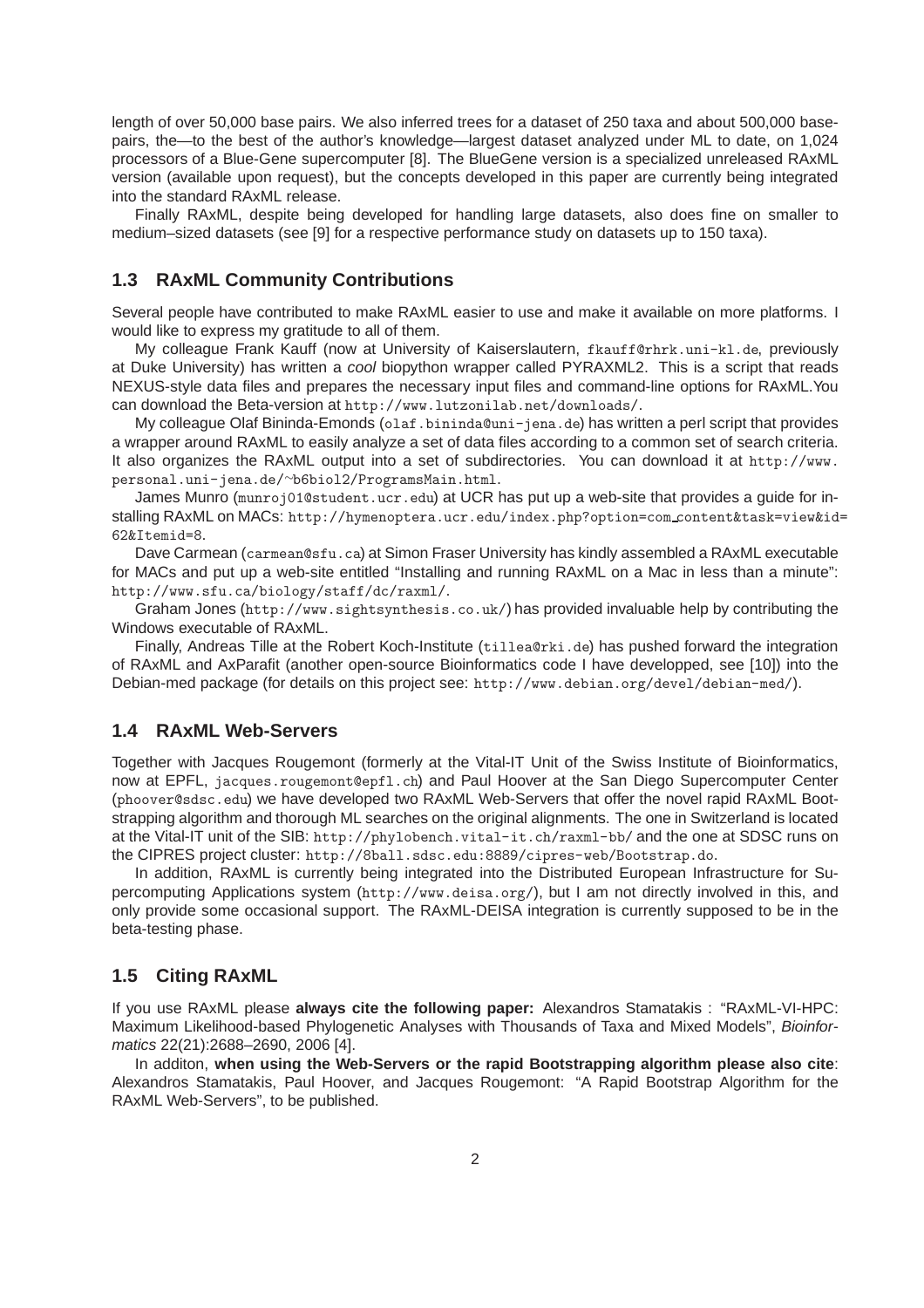In case you use the **parallel Pthreads-based version please also cite** Michael Ott, Jaroslaw Zola, Srinivas Aluru, Alexandros Stamatakis: "Large-scale Maximum Likelihood-based Phylogenetic Analysis on the IBM BlueGene/L", in Proceedings of ACM/IEEE Supercomputing conference 2007 [8]. While this paper does not really describe the Pthreads-based version (information on Pthreads: https://computing.llnl. gov/tutorials/pthreads/, manuscript in preparation) an analogous parallelization scheme is used which is more efficient than the previous OpenMP-based shared memory implementation described in [11].

Finally, if you used the **CAT approximation of rate heterogeneity (see Section 2.2)** in your analyses, please **also cite** Alexandros Stamatakis: "Phylogenetic Models of Rate Heterogeneity: A High Performance Computing Perspective", in Proceedings of IPDPS2006 [12].

In case that you use RAxML as a component of larger software packages or Bioinformatics pipelines, I would greatly appreciate if you could add a text box or analogous appropriate information that RAxML should also be cited separately, when used.

If you want RAxML to be further maintained and extended in the future it is in your own interest to properly cite the program!

# **2 IMPORTANT WARNINGS**

### **2.1 RAxML Likelihood Values**

It is **very important** to note that the likelihood values produced by RAxML **can not be directly compared** to likelihood values of other ML programs. However, the likelihood values of the current version are much more similar to those obtained by other programs with respect to previous releases of RAxML (usually between +/− 1.0 log likelihood units of those obtained e.g. by PHYML,IQPNNI [13], or GARLI). Note, that the deviations between PHYML/RAxML and GARLI likelihood values can sometimes be larger because GARLI uses a slightly different procedure to compute empirical base frequencies (Derrick Zwickl, personal communication) while the method in RAxML is exactly the same as implemented in PHYML. These deviations between RAxML/PHYML on the one side and GARLI on the other side appear to be larger on long multigene alignments. Also note, that likelihood values obtained by different RAxML versions, especially those prior to version 2.1.0 should not be directly compared with each other either. The same holds for comparisons of likelihood values between RAxML-VI-HPC v2.2.3 and RAxML 7.0.4! This is due to frequent code and data structure changes in the likelihood function implementation and model parameter optimization procedures!

Thus, if you want to compare topologies obtained by distinct ML programs make sure that you optimize branch lengths and model parameters of final topologies with **one and the same program**. This can be done by either using the respective RAxML option (-f e) or, e.g., the corresponding option in PHYML [7].

### PERSONAL OPINION: Differences in Likelihood scores:

In theory all ML programs implement the same mathematical function and should thus yield the same likelihood score for a fixed model and a given tree topology. However, if we try to implement a numerical function on a finite machine we will unavoidably obtain rounding errors. Even if we change the sequence (or if it is changed by the compiler) of some operations applied to floating point or double precision arithmetics in our computer we will probably get different results  $2$ . In my experiments I have observed differences among final likelihood values between GARLI, IQPNNI, PHYML, RAxML (every program showed a different value). You can also experiment with this by removing the gcc optimization flag -03 in the RAxML Makfile. This will yield much slower code, that is in theory mathematically equivalent to the optimized code, but will yield slightly different likelihood scores, due to re-ordered floating point operations.

My personal opinion is that the topological search (number of topologies analyzed) is much more important than exact likelihood scores to obtain "good" final ML trees. Especially on large trees with more than 1,000 sequences the differences in likelihood scores induced by the topology are usually so large, that a very rough parameter optimization with an  $\epsilon$  of 1 log likelihood unit (i.e., if the difference  $\epsilon$  between two

<sup>&</sup>lt;sup>2</sup>As an example for this you might want to implement a dense matrix multiplication on doubles and then re-order the instructions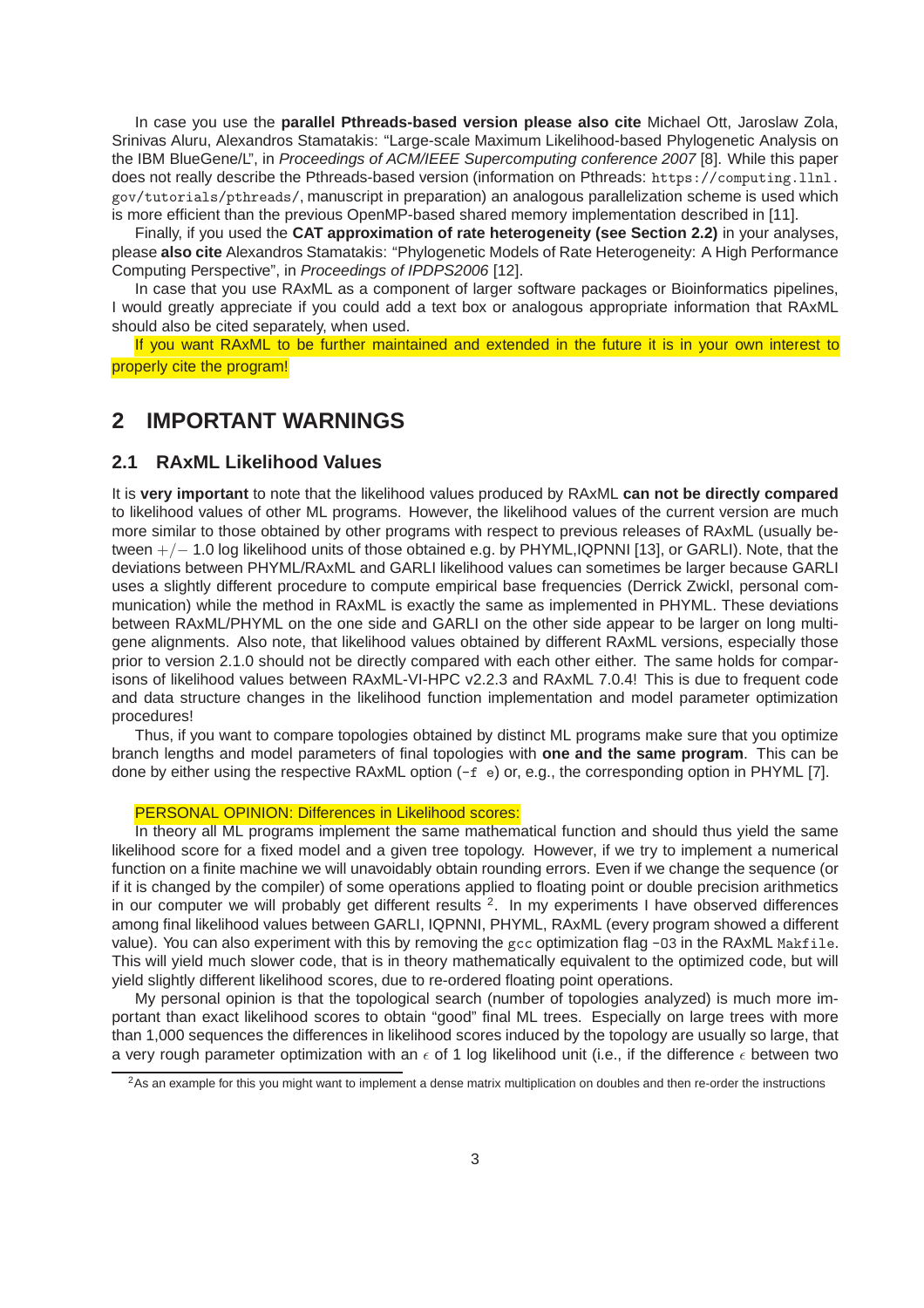successive model parameter optimization iterations is  $\leq 1.0$  we stop the optimization) will already clearly show the differences.

Note that, if you perform a bootstrap analysis you don't need to worry too much about likelihood values anyway, since usually you are only interested in the bootstrapped topologies.

### **2.2 The GTRCAT Mystery**

WARNING: It is not a good idea to use the CAT approximiation for datasets with less than 50 taxa, in general there is not enough data per alignment column available to reliably estimate the per-site rate parameters. CAT has been designed to accelerate the computations on large datasets with many taxa! Please read the respective paper [12] to understand how CAT works, what the rate categories are (they are conceptually different from the discrete rate categories of the Γ model), and what the limitations of this method are.

The GTRCAT approximation is a computational work–around for the widely used (see [14] for interesting usage statistics) General Time Reversible (GTR [15]) model of nucleotide substitution under the Γ model of rate heterogeneity [16, 17]. CAT is used in an analogous way to accomodate searches with rate heterogeneity in the AA substitution models.

There is a paper available [12] which describes what GTRCAT is and why I don't like GTRGAMMA despite the fact that Γ is a beautiful Greek letter. The main idea behind GTRCAT is to allow for integration of rate heterogeneity into phylogenetic analyses at a significantly lower computational cost (about 4 times faster) and memory consumption (4 times lower). Essentially, GTRCAT represents a rather un-mathematical "quick & dirty" approach to rapidly navigate into portions of the tree space, where the trees score well under GTRGAMMA. However, due to the way individual rates are optimized and assigned to rate categories in GTRCAT (for details on this please read the paper [12]), the **likelihood values computed by** GTRCAT **are completely meaningless.** This means: NEVER COMPARE ALTERNATIVE TREE TOPOLOGIES USING THEIR CAT**based LIKELIHOOD VALUES!** You will probably obtain a biased assessment of trees. This is the reason why GTRCAT is called approximation instead of model. The same applies to the CAT approximation when used with AA data.

Finally, note that, in the few real-world phylogenetic studies I have worked on so far in collaboration with Biologists, we never received "nasty" reviewer comments for using the CAT approximation. A very recent phylogenetic analysis with RAxML in Nature also used the CAT approximation [18].

# **3 Installation, Compilers, Platforms**

RAxML 7.0.4 can be download at icwww.epfl.ch/~stamatak as open source code under the GNU General Public Licence (GPL). To install RAxML 7.0.4 download the RAxML-7.0.4.tar.gz archive and uncompress it.

This version comes in three flavors:

- 1. raxmlHPC just the standard sequential version, compile it with gcc by typing make -f Makefile.gcc for LINUX and MAC.
- 2. raxmlHPC-PTHREADS the Pthreads-parallelized version of RAxML which is intended for shared-memory and multi-core architectures. It is compiled with the gcc compiler by typing make -f Makefile.PTHREADS or make -f Makefile.PTHREADS.MAC on MACs.
- 3. raxmlHPC-MPI the MPI-parallelized version for all types of clusters to perform parallel bootstraps, rapid parallel bootstraps, or multiple inferences on the original alignment, compile with the mpicc (MPI) compiler by typing make -f Makefile.MPI.

Other compilers: It might make sense to use the now much improved Intel-compiler icc instead of gcc on some systems. The icc version 10.0 I have on my laptop produces 20-30% faster code than gcc. IMPORTANT WARNING FOR MPI and PTHREADS VERSIONS: If you want to compile the MPI or

PTHREADS version of RAxML but have previously compiled the sequential version, make sure to remove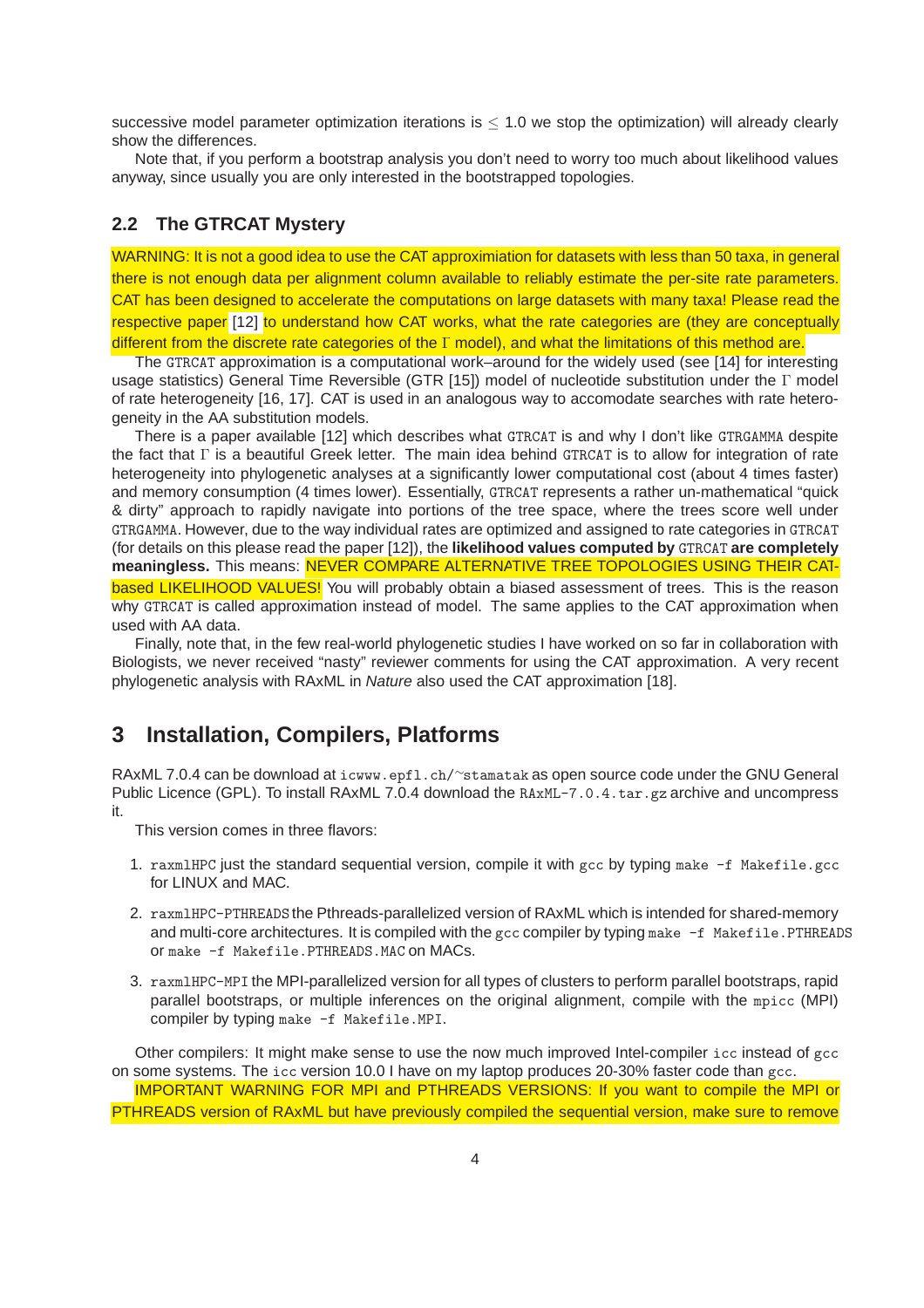all object files of the sequential code by typing "rm \*.o", everything needs to be re-compiled for MPI and PTHREADS!

### **3.1 When to use which Version?**

The use of the sequential version is intended for small to medium datasets and for initial experiments to determine appropriate search parameters. However, by using the rapid BS algorithm, you can conduct a full ML analysis with RAxML on single-gene datasets up to 2,000 taxa within 2-3 days on your desktop!

The Pthreads version will work well for very long alignments, but performance is extremely hardwaredependent! It currently appears to scale best on AMD (shared memory nodes as well as the recent multicore platforms) and the new SUN x4600 systems, while scalability is significantly worse on current Intel architectures. It also scales well on the SGI Altix, which is very large shared-memory supercomputer architecture.

Even for short alignments (1,900 taxa, 1,200bp, DNA data) we observed speedups of around factor 6.5 on an 8-way shared memory Opteron processor on the CIPRES (CyberInfrastructure for Phyligenetic RESearch http://www.phylo.org) cluster. For a long alignment (125 taxa, 20,000 base-pairs, DNA) we observed significant super-linear speedups of around 10-11 on the 8-way CIPRES SMP nodes (those are traditional shared-memory nodes, not multi-cores). In general, the Pthreads version is more efficient, i.e., yields higher parallel efficiency and better speedups, than the previous OpenMP-based [11] version. In addition, it is easier to compile, because you do not need an OpenMP compiler any more, just the Pthreads library which is pretty much available by default on all Linux and MAC-based systems. WARNING: Make sure to specify the exact number of CPUs available on your system via the -T option, if you start more threads than you have CPUs available, there will be a significant performance decrease!

The MPI-version is for executing really large production runs (i.e. 100 or 1,000 bootstraps) on a LINUX cluster. You can also perform multiple inferences on larger datasets in parallel to find a best-known ML tree for your dataset. Finally, the novel rapid BS algorithm and the associated ML search have also been parallelized with MPI.

WARNING: REDUCED FUNCTIONALITY OF MPI-VERSION: The current MPI-version only works properly if you specify the "-#" or "-N" option in the command line, since it has been designed to do multiple inferences or rapid/standard BS searches in parallel! For all remaining options, the usage of this type of coarse-grained parallelism does not make much sense!

The best hardware to run RAxML on is currently the AMD Opteron [11] architecture.

### **3.2 Processor Affinity and Thread Pinning with the Pthreads Version**

An important aspect if you want to use the Pthreads version of the program is to find out how your operating system/platform handles processor affinity of threads. Within the shared-memory or multi-core context processor affinity means that if you run e.g. 4 threads on a 4-way CPU or 4 cores each individual thread should always run on the same CPU, i.e. thread0 on CPU0, thread1 on CPU1 etc. This is important for efficiency, since cache entries can be continuously re-used if a thread, which works on the same part of the shared memory space, remains on the same CPU. If threads are moved around, e.g.,thread0 is initially executed on CPU0 but then on CPU4 etc. the cache memory of the CPU will have to be re-filled every time a thread is moved. With processor affinity enabled, performance improvements of  $\approx$  5% have been measured on sufficiently large and thus memory-intensive datasets.

On multi-core systems the analysis of memory access patterns and cache congestion is more complicated, we are currently looking at this and will provide additional information and hopefully appropraite solutions soon.

Version 7.0.4 now contains a function that will automatically pin threads to CPUs, i.e., enforce thread affinity, under LINUX/UNIX. This function might occasionally cause some error messages during compilation of RAxML. If this happens please send an email to stamatakis@bio.ifi.lmu.deand ottmi@in.tum.de.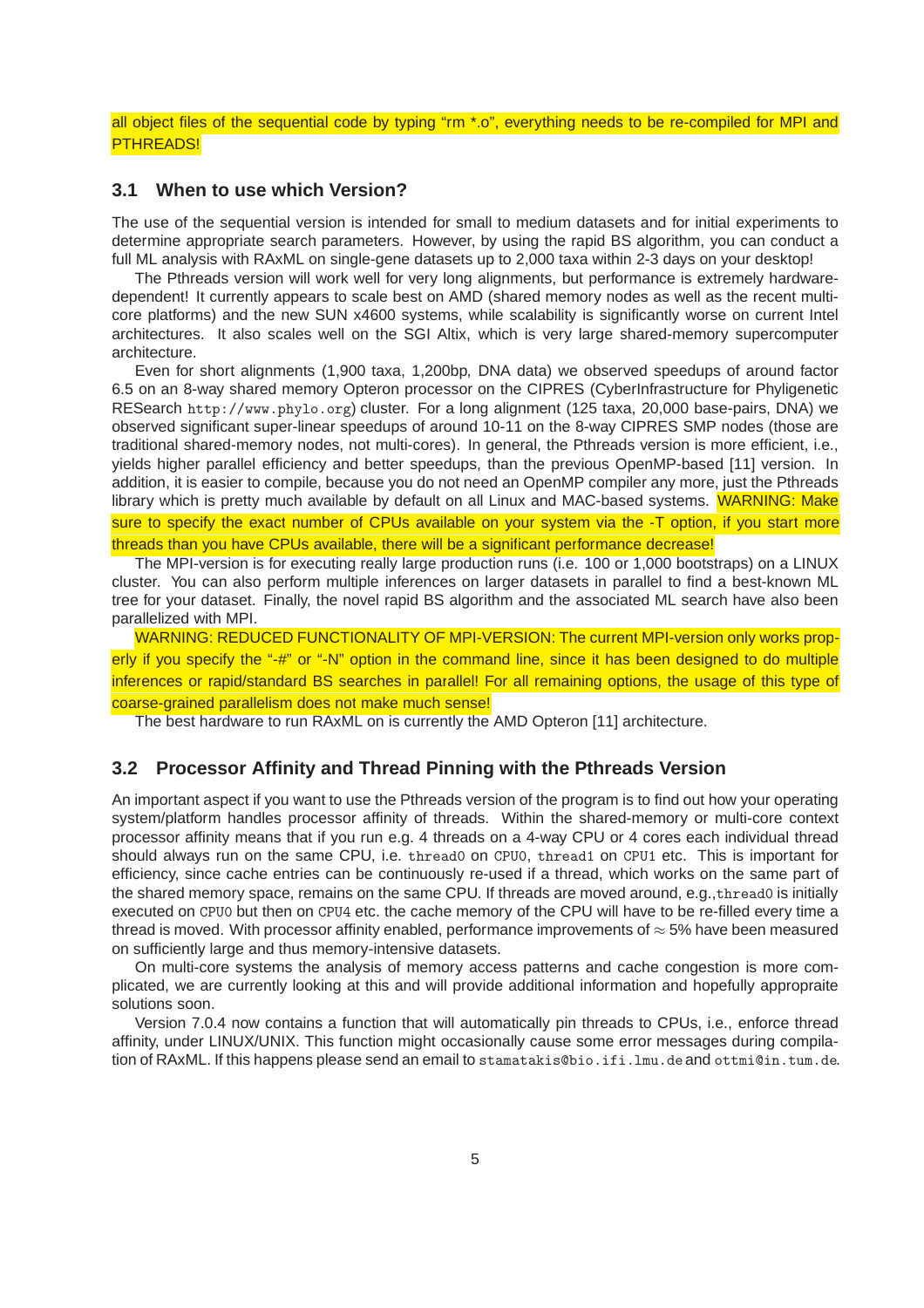# **4 The RAxML Formats, Options & Output Files**

## **4.1 Input Alignment & Input Tree Formats**

The input alignment format of RAxML is **relaxed interleaved or sequential PHYLIP**. "Relaxed" means that sequence names can be of variable length between 1 up to 256 characters. If you need longer taxon names you can adapt the constant #define nmlngth 256 in file axml.h appropriately. Moreover, RAxML should be less sensitive with respect to the formatting (tabs, insets, etc) of interleaved PHYLIP files.

The input tree format is Newick (see http://evolution.genetics.washington.edu/phylip/newicktree. html), the **RAxML input trees must not be comprehensive**, i.e., need not contain all taxa.

## **4.2 Alignment Error Checking**

I recently noticed that a lot of alignments should be checked for the following errors/insufficiencies before running an analysis with RAxML or any other phylogenetic inference program.

RAxML will now analyze the alignment and check for the following errors:

- **Identical Sequence name(s)** appearing multiple times in an alignment, this can easily happen when you export a standard PHYLIP-file from some tool which truncates the sequence names to 8 or 10 characters.
- **Identical Sequence(s)** that have different names but are exactly identical. This mostly happens when you excluded some hard-to-align alignment regions from your alignment.
- **Undetermined Column(s)** that contain only ambiguous characters that will be treated as missing data, i.e. columns that entirely consist of  $X, ?, *$ , - for AA data and  $N, 0, X, ?$ , - for DNA data.
- **Undetermined Sequence(s)** that contain only ambiguous characters (see above) that will be treated as missing data.
- **Prohibited Character(s) in taxon names** taxon names that contain any form of whitespace character, like blanks, tabulators, and carriage returns, as well as one of the following prohibited characters: :, (); [].

In case that RAxML detects Identical Sequences and/or Undetermined Columns and was executed, e.g., with -n alignmentName it will automatically write an alignment file called alignmentName.reduced with Identical Sequences and/or Undetermined Columns removed. If this is detected for a multiple model analysis a respective model file modelFileName.reduced will also be written. In case RAxML encounters identical sequence names or undetermined sequences or illegal characters in taxon names it will exit with an error and you will have to fix your alignment.

## **4.3 Program Options**

```
raxmlHPC[-MPI|-PTHREADS] -s sequenceFileName
                         -n outputFileName
                         -m substitutionModel
                         [-a weightFileName]
                         [-b bootstrapRandomNumberSeed]
                         [-c numberOfCategories]
                         [-d][-e likelihoodEpsilon]
                         [-E excludeFileName]
                         [-f a|b|c|d|e|g|h|i|j|m|n|o|p|s|t|w|x]
                         [-g groupingFileName]
                         [-h][-i initialRearrangementSetting]
```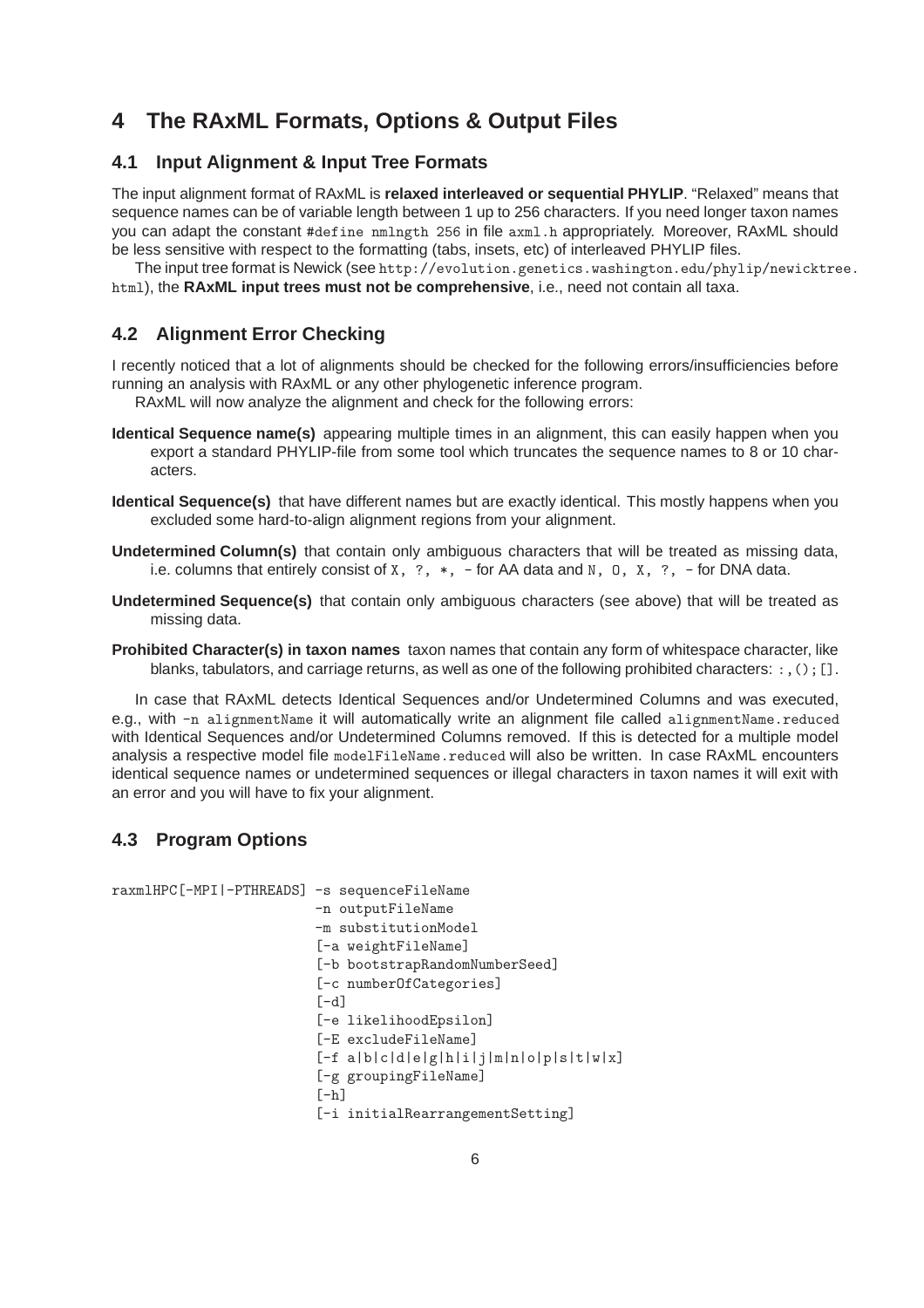```
[-i][-k][-l sequenceSimilarityThreshold]
[-L sequenceSimilarityThreshold]
[-M][-o outGroupName1[,outGroupName2[,...]]]
[-p parsimonyRandomSeed]
[-P proteinModel]
[-q multipleModelFileName]
[-r binaryConstraintTree]
[-t userStartingTree]
[-T numberOfThreads]
[-u multiBootstrapSearches]
[-v][-w workingDirectory]
[-x rapidBootstrapRandomNumberSeed]
[-v][-z multipleTreesFile]
[-#|-N numberOfRuns]
```
Depending on the compiler you used and the platforms that are at your disposal, you will have three alternative executables:

- 1. raxmlHPC is just the sequential version.
- 2. raxmlHPC-MPI is the parallel coarse-grained version. It can be used if you have a LINUX cluster available and want to perform multiple analysis or multiple (rapid) bootstraps, i.e. in combination with the  $-\#$ |-N or  $-\#$ |-N and  $-b$ ,-x or  $-f$  a -x options. Note, that if you do not specify  $-\#$ |-N the parallel MPI code will not work properly!
- 3. raxmlHPC-Pthreads only makes sense if you have access to a shared–memory or multi-core machine. Note that,  $-N$  can be used as an alternative to  $-\#$  since the  $\#$  character seems to cause problems with some parallel job submission systems, because it is sometimes used to start comments.

The options in brackets [] are optional, i.e., must not be specified, whereas RAxML *must* be provided the sequence file name with  $-s$  and the output file(s) name appendix with  $-n$  and the desired model of DNA or AA substitution with -m.

Let's have a look at the individual options now:

-a weightFileName

This option specifies the name of a column weight file, which allows you to assign individual weights to each column of the alignment. The default is that each column has the weight 1. The weights in the weight file must be integers separated by any type and number of whitespaces within a separate file. In addition, there must of course be as many weights as there are columns in your alignment.

The contents of an example weight file would look like this:

```
5 1 1 2 1 1 1 1 1 1 1 2 1 1 3 1 1 1 1 1 1 1 1 1 1
1 1 1 1 1 1 1 1 1 1 1 1 1 1 1 1 1 4 1 1 1 4 1 1
```
**Example:** raxmlHPC -a wgtFile -s alg -m GTRCAT -n TEST.

-b bootstrapRandomNumberSeed

This option allows you to turn on non-parametric bootstrapping [5]. To allow for reproducibility of runs in the sequential program, you have to specify a random number seed, e.g. -b 123476. Note however, that parallel bootstraps with the parallel version raxmlHPC-MPI are not reproducible despite the fact that you specify a random number seed. They are also not reproducible for the sequential version in case you do not provide a fixed starting tree with -t or a parsimony random seed via -p. **Example:** raxmlHPC -b 12345 -# 100 -s alg -m GTRCAT -n TEST.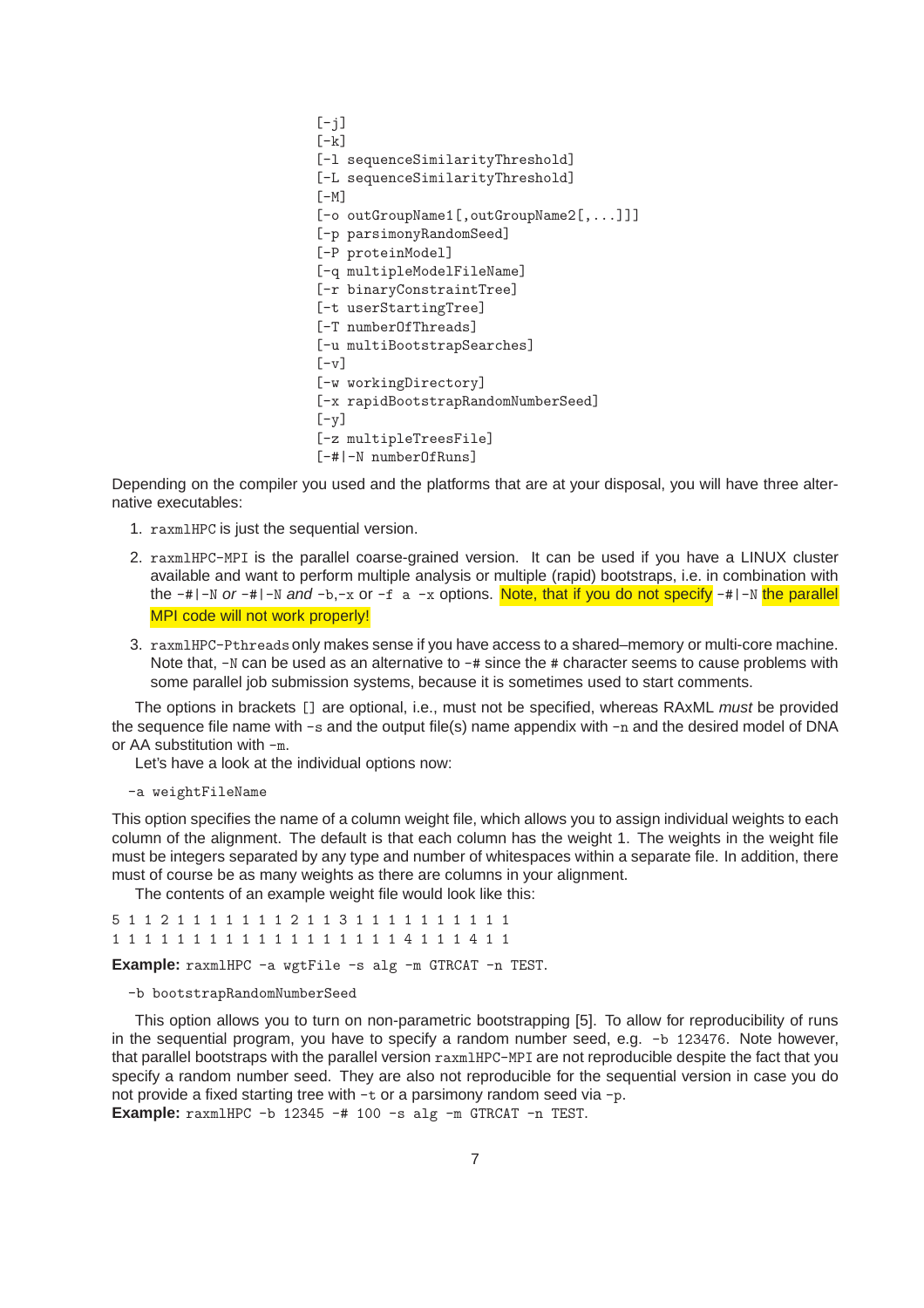-c numberOfCategories

This option allows you to specify the number of distinct rate categories, into which the individually optimized rates for each individual site are "thrown" under -m GTRCAT. The results in [12] indicate that the default of -c 25 works fine in most practical cases.

**Example:** raxmlHPC -c 40 -s alg -m GTRCAT -n TEST.

-d

This option allows you to start the RAxML search with a complete random starting tree instead of the default Maximum Parsimony starting tree. On smaller datasets (around 100–200 taxa) it has been observed that this might sometimes yield topologies of distinct local likelihood maxima which better correspond to empirical expectations.

**Example:** raxmlHPC -d -s alg -m GTRGAMMA -n TEST.

-e likelihoodEpsilon

This allows you to specify up to which likelihood difference, i.e.,  $\epsilon$ , the model parameters will be optimized when you use either the GTRGAMMA or GTRMIX models or when you just evaluate final trees with the -f e option. This has shown to be useful to quickly evaluate the likelihood of a bunch of large final trees of more than 1,000 taxa because it will run much faster. I typically use e.g. -e 1.0 or -e 2.0 in order to rapidly compare distinct final tree topologies based on their likelihood values. Note that, topology-dependent likelihood-differences are typically far larger than 1.0 or 2.0 log likelihood units. The default setting is 0.1 log likelihood units which proves to be sufficient in most practical cases.

**Example:** raxmlHPC -e 0.00001 -s alg -m GTRGAMMA -n TEST.

-E

Used to specify an exclude file name, that contains a specification of alignment positions you wish to exclude from your analysis. The format is similar to Nexus, the file shall contain entries like 100-200 300-400 to exclude, e.g. all columns between positions 100 and 200 as well as all columns between positions 300 and 400. Note that, the bounds, i.e., positions 100, 200, 300, and 400 will also be excluded. To exclude a single column write, e.g., 100-100. This option will just make RAxML write a reduced alignment file without the excluded columns that can then be used for the real analysis. If you use a mixed model, an appropriately adapted model file will also be written.

**Example:** raxmlHPC -E excludeFile -s alg -m GTRCAT -q part -n TEST.

In this case the files with columns excluded will be named  $a \lg .$  excludeFile and part.excludeFile.

-f algorithm

This option allows you to select the type of algorithm/function you want RAxML to execute.

- **-f a:** tell RAxML to conduct a rapid Bootstrap analysis and search for the best-scoring ML tree in one single program run. **Example:** raxmlHPC -f a -s alg -x 12345 -# 100 -m GTRCAT -n TEST.
- **-f b:** when this is specified RAxML will draw the bipartitions using a bunch of topologies (typically bootstrapped trees) specified with  $-z$  (see below) onto a single tree topology specified by  $-t$  (typically the best-scoring ML tree). **Example:** raxmlHPC -f b -t ref -z trees -m GTRCAT -s alg -n TEST.
- **-f c:** just checks if RAxML can read the alignment. **Example:** raxmlHPC -f c -t -m GTRCAT -s alg -n TEST.
- **-f d:** DEFAULT, RAxML will execute the new (as of version 2.2.1) and significantly faster rapid hill-climbing algorithm [3].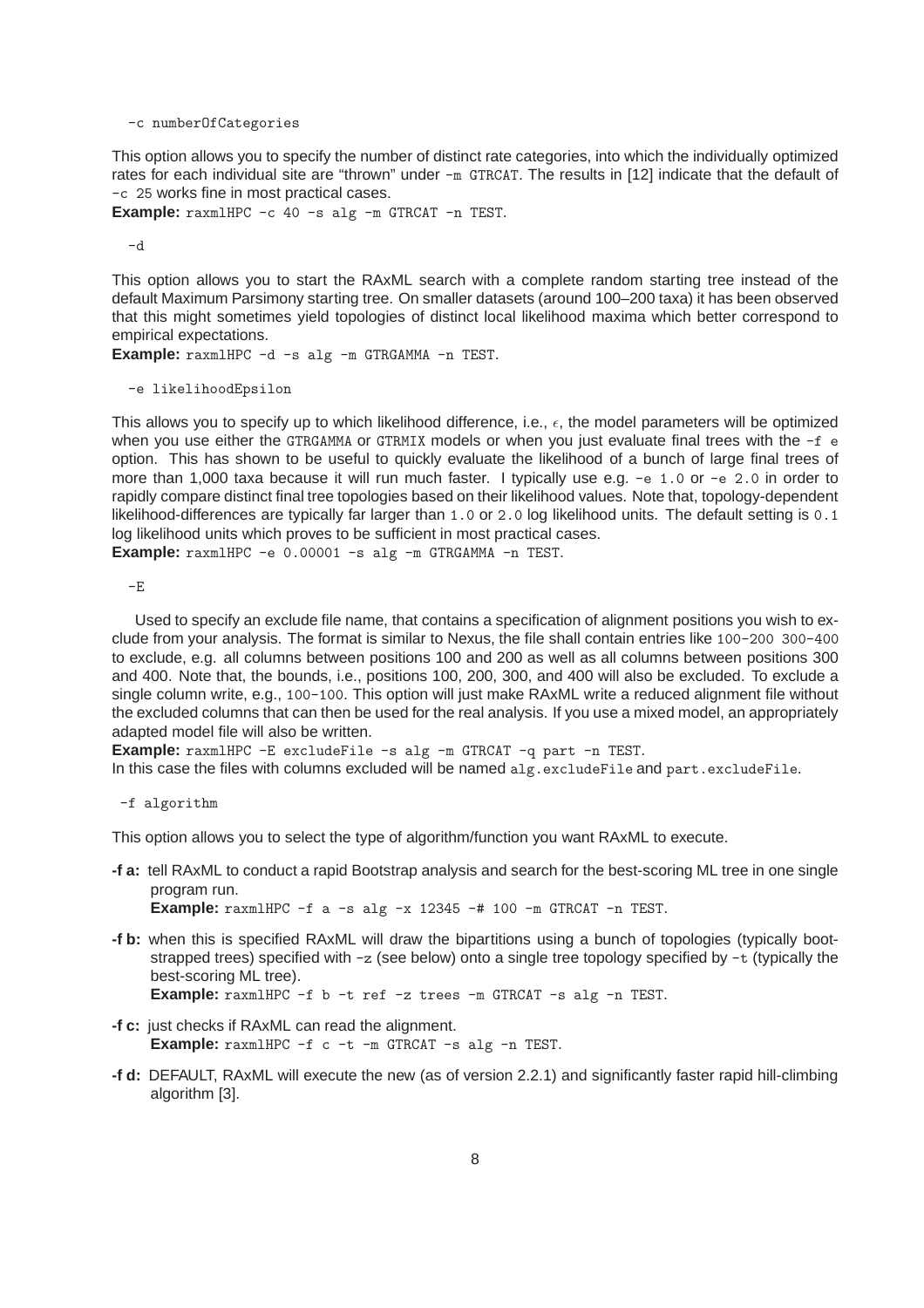- **-f e:** RAxML will optimize the model parameters and branch lengths of a topology provided via the -t option under GTRGAMMA or the respective AA substitution model under GAMMA. **Example:** raxmlHPC -f e -t ref -m GTRGAMMA -s alg -n TEST
- **-f g:** used to compute the per–site log Likelihoods for one ore more trees passed via -z. They will be written to a Treepuzzle-formatted file [19], that can be read by CONSEL [20]. **Example:** raxmlHPC -f g -s alg -m GTRGAMMA -z trees -n TEST.
- **-f h:** RAxML will compute a log likelihood test (SH-test [21]) between a best tree passed via -t and a bunch of other trees passed via -z. **Example:** raxmlHPC -f h -t ref -z trees -s alg -m GTRGAMMA -n TEST.
- **-f i:** performs a really thorough standard bootstrap (in combination with -b option DOES NOT WORK with -x). RAxML will refine the final BS tree under GAMMA and a more exhaustive algorithm. **Example:** raxmlHPC -f i -b 12345 -# 100 -s alg -m GTRCAT -n TEST.
- **-f j:** generates a bunch of bootstrapped alignment files from an original alignment file. **Example:** raxmlHPC -f j -b 12345 -# 100 -s alg -m GTRCAT -n TEST.
- **-f m:** RAxML will compare bipartitions between two bunches of trees passed via -t and -z respectively. The program will return the Pearson correlation between all bipartitions found in the two tree files. A file called RAxML\_bipartitionFrequencies.outpuFileName will be printed that contains the pair-wise bipartition frequencies of the two sets. **Example:** raxmlHPC -f m -t trees1 -z trees2 -s alg -m GTRCAT -n TEST.
- **-f n:** computes the log likelihood score of all trees contained in a tree file provided by -z under GAMMA or GAMMA+P-Invar. **Example:** raxmlHPC -f n -z trees -s alg -m GTRGAMMA -n TEST.
- **-f o:** RAxML will execute the slower old search algorithm of version 2.1.3 [4], this is essentially just for backward compatibility.
- **-f p:** performs just pure stepwise MP addition of new sequences to an incomplete starting tree. **Example:** raxmlHPC -f p -t ref -s alg -m GTRCAT -n TEST.
- **-f s:** option can be used to split a multi-gene alignment into individual genes, provided a model file with -q. This might be useful to select best-fitting models for individual partitions of an AA multi-gene alignment or to infer per-partition trees in order to analyze tree compatibility. **Example:** raxmlHPC -f s -q part -s alg -m GTRCAT -n TEST.
- **-f t:** will perform -#|-N randomized tree searches, that always start from one fixed starting tree. **Example:** raxmlHPC -f t -t ref -# 100 -s alg -m GTRCAT -n TEST.
- **-f w:** will perform an ELW-test [22] on a bunch of input trees passed via -z. You will also need to specify a BS seed via -b and and the number of replicates you want to compute via -#|-N. This test does obvisouly not work under the CAT approximation. **Example:** raxmlHPC -f w -z trees -# 100 -b 12345 -s alg -m GTRGAMMA -n TEST.
- **-f x:** will compute ML-based pair-wise distances between all sequences in an alignment. RAxML will optimize ML model parameters on a user-defined tree provided via -t or simply compute and use a Maximum Parsimony starting tree if no user-defined tree is provided. This option only works for the Γ-based models of rate heterogeneity. **Example:** raxmlHPC -f x -t tree -m GTRGAMMA -n TEST.

-g groupingFileName

This option allows you to specify an incomplete or comprehensive multifurcating constraint tree for the RAxML search in NEWICK format. Initially, multifurcations are resolved randomly. If the tree is incomplete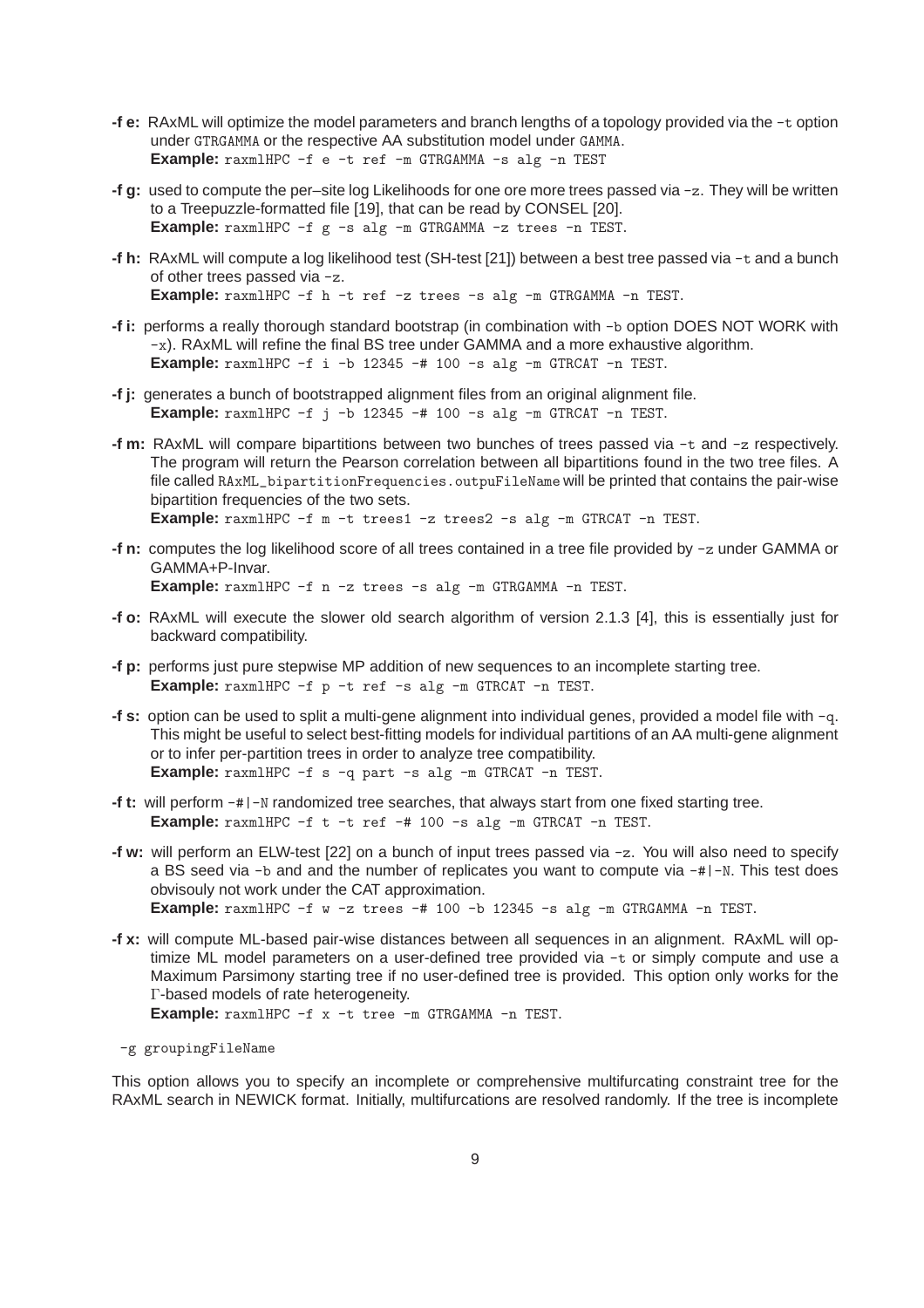(does not contain all taxa) the remaining taxa are added by using the MP criterion. Once a comprehensive (containing all taxa) bifurcating tree is computed, it is further optimized under ML respecting the given constraints. **Important:** If you specify a non-comprehensive constraint, e.g., a constraint tree that does not contain all taxa, RAxML will assume that the remaining taxa, that are not contained in the constraint topology are **unconstrained**, i.e., these taxa can be placed in any part of the tree. As an example consider an alignment with 10 taxa: Loach, Chicken, Human, Cow, Mouse, Whale, Seal, Carp, Rat, Frog. If for example you would like Loach, Chicken, Human, Cow to be monophyletic you would specify the constraint tree as follows: ((Loach, Chicken, Human, Cow),(Mouse, Whale, Seal, Carp, Rat, Frog));. Moreover, if you would like Loach, Chicken, Human, Cow to be monophyletic and in addition Human, Cow to be monophyletic within that clade you could specify: ((Loach, Chicken, (Human, Cow)),(Mouse, Whale, Seal, Carp, Rat, Frog)); If you specify an incomplete constraint: ((Loach, Chicken, Human, Cow),(Mouse, Whale, Seal, Carp));, the two groups Loach, Chicken, Human, Cow and Mouse, Whale, Seal, Carp will be monophyletic, while Rat and Frog can end up anywhere in the tree.

 $-h$ 

If you call raxmlHPC -h this will print a summary of the program options to your terminal.

-i initialRearrangementSetting

This allows you to specify an initial rearrangement setting for the initial phase of the search algorithm. If you specify e.g. -i 10 the pruned subtrees will be inserted up to a distance of 10 nodes away from their original pruning point. If you don't specify -i, a "good" initial rearrangement setting will automatically be determined by RAxML (see Section 5.2.1 for further details).

-j

Specifies that RAxML shall write intermediate trees found during the search to a separate file after each iteration of the search algorithm. The default setting, i.e. if you do not specify -j is that no checkpoints will be written.

 $-*k*$ 

Specifies that RAxML shall optimize branches and model parameters on bootstrapped trees as well as print out the optimized likelihood. Note, that this option only makes sense when used with the GTRMIX or GTRGAMMA models (or the respective AA models)!

 $-1$ 

Specify a threshold for sequence similarity clustering. RAxML will then print out an alignment to a file called sequenceFileName.reducedBy.threshold that only contains representative sequences for the inferred clusters. The specified threshold must be between 0.0 and 1.0. RAxML uses the QT-clustering algorithm [23] to perform this task. In addition, a file called RAxML\_reducedList.outputFileName will be written that contains clustering information. This option is turned off by default. **Example:** raxmlHPC -s alg -m GTRCAT -l 0.95 -n TEST.

-L

Same functionality as -1 above, but uses a less exhaustive and thus faster clustering algorithm. This is intended for very large datasets with more than 20,000-30,000 sequences, and also turned off by default. **Example:** raxmlHPC -s alg -m GTRCAT -L 0.95 -n TEST.

-m modelOfEvolution

Selection of the model of nucleotide substitution or amino acid substitution to be used. **NUCLEOTIDE MODELS**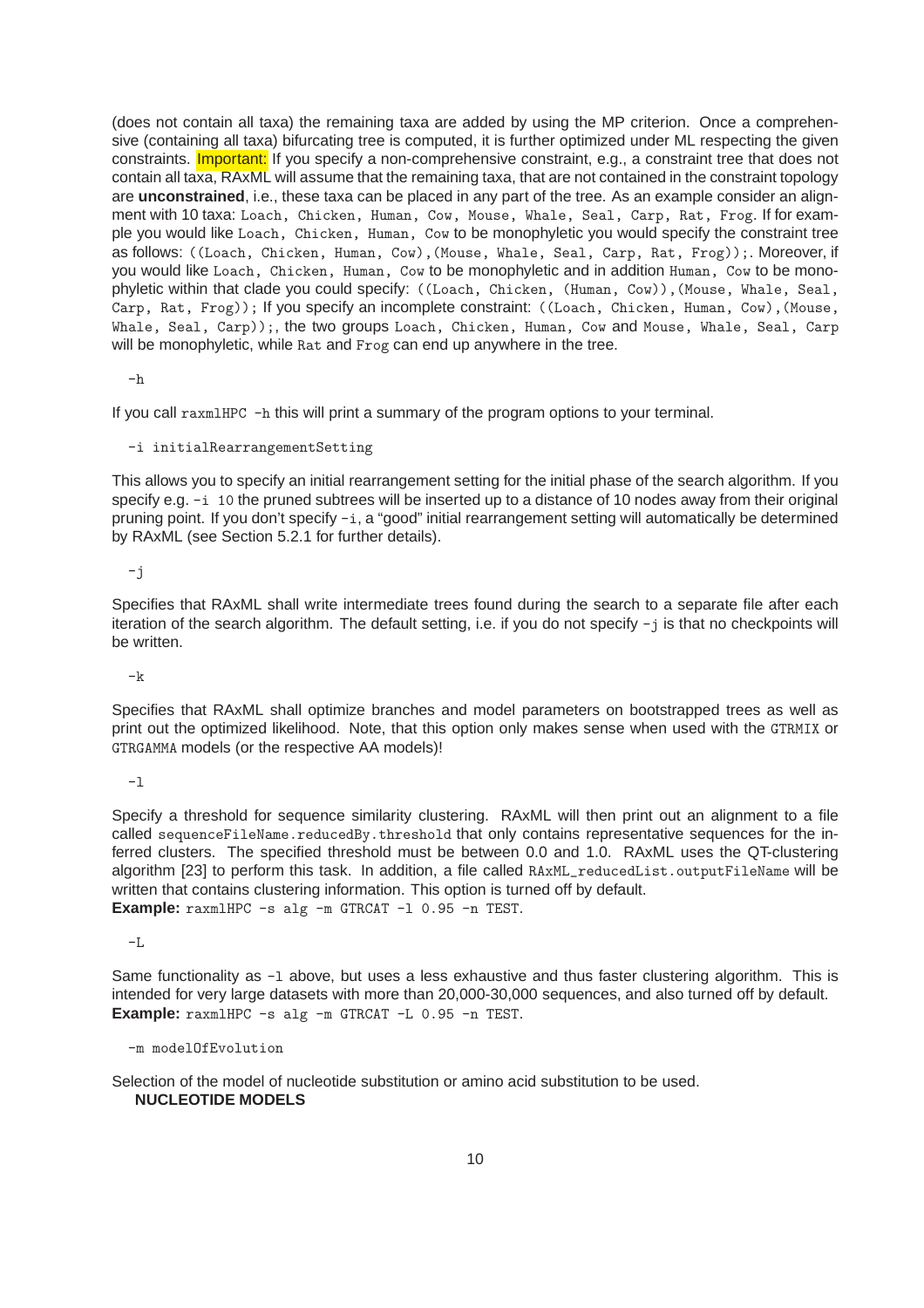- **-m GTRCAT:** GTR **approximation** with optimization of individual per–site substitution rates and classification of those individual rates into the number of rate categories specified by -c. This is only a work-around for GTRGAMMA so make sure not to compare alternative topologies based on their GTRCAT likelihood values. Therefore, you can not use GTRCAT in combination with -f e (tree evaluation) and not in combination with multiple analyses on the original alignment (-#|-N) option. This is due to the fact that the author assumes that you want to compare trees based on likelihoods if you do a multiple run on the original alignment. If you specify e.g.  $-m$  GTRCAT and  $-#$  10 the program will automatically use GTRMIX (see below).
- **-m GTRMIX:** This option will make RAxML perform a tree inference (search for a good topology) under GTRCAT. When the analysis is finished RAxML will switch its model to GTRGAMMA and evaluate the final tree topology under GTRGAMMA such that it yields stable likelihood values.
- **-m GTRGAMMA:** GTR (General Time Reversible) model of nucleotide substitution [15] with the Γ model of rate heterogeneity [17]. All model parameters are estimated by RAxML. The GTRGAMMA implementation uses **4 discrete rate categories** which represents an acceptable trade-off between speed and accuracy. Note that, this has been hard-coded for performance reasons, i.e. the number of discrete rate categories can not be changed by the user.
- **-m GTRCAT GAMMA:** Inference of the tree with site-specific evolutionary rates. However, here rates are categorized using the 4 discrete GAMMA rates, following a formula proposed by Yang [17]. Evaluation of the final tree topology is done under GTRGAMMA. This option is more for experimental purposes than for everyday use.
- **-m GTRGAMMAI:** Same as GTRGAMMA, but with estimate of proportion of invariable sites [24], though I still don't like the idea (see discussion in Section 6).
- **-m GTRMIXI:** Same as GTRMIX, but with estimate of proportion of invariable sites.
- **-m GTRCAT GAMMAI:** Same as GTRCAT\_GAMMA, but with estimate of proportion of invariable sites.

### **AMINO ACID MODELS**

- **Available AA models:** Values for matrixName (see below): DAYHOFF [25], DCMUT [26], JTT [27], MTREV [28], WAG [29], RTREV [30], CPREV [31], VT [32], BLOSUM62 [33], MTMAM [34]. With the optional F appendix you can specify if you want to use empirical base frequencies. Please note, that for mixed models you **must** in addition specify the per-gene AA model in the mixed model file (see -q option below).
- **-m PROTCATmatrixName[F]:** AA matrix specified by matrixName (see above for a list) with optimization of individual per–site substitution rates and classification of those individual rates into the number of rate categories specified by -c. This is only a work-around for the GAMMA model of rate heterogeneity, so make sure **not** to compare alternative topologies based on their PROTCAT-based likelihood values. Therefore, you can not use PROTCAT in combination with -f e (tree evaluation) and not in combination with multiple analyses on the original alignment  $(-\# \mid -\mathbb{N})$  option. This is due to the fact that the author assumes that you want to compare trees based on likelihoods if you do a multiple run on the original alignment. If you specify e.g. one of the -m PROTCAT... models and -# 10 the program will automatically use the respective PROTMIX... model (see below).
- **-m PROTMIXmatrixName[F]:** This option will make RAxML perform a tree inference (search for a good topology) under PROTCAT... . When the analysis is finished RAxML will switch its model to the respective PROTGAMMA... model and evaluate the final tree topology under PROTGAMMA... such that it yields stable likelihood values.
- **-m PROTGAMMAmatrixName[F]:** AA matrix specified by matrixName with the Γ model of rate heterogeneity. All free model parameters are estimated by RAxML. The GAMMA implementation uses **4 discrete rate categories** which represents an acceptable trade-off between speed and accuracy. Note that, this has been hard-coded for performance reasons, i.e. the number of discrete rate categories can not be changed by the user.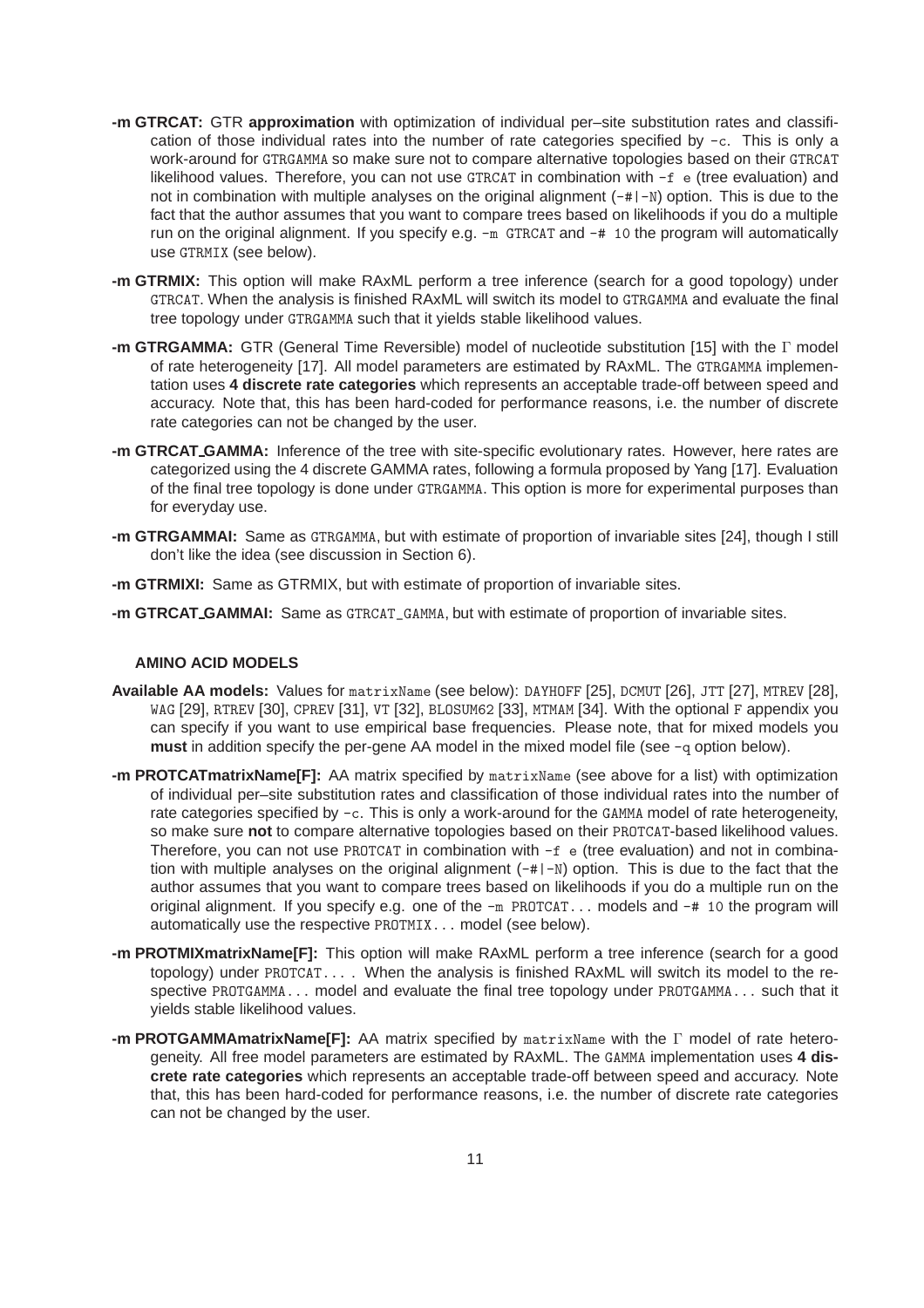- **-m PROTCAT GAMMAmatrixName[F]:** Inference of the tree under specified AA matrix and site-specific evolutionary rates. However, here rates are categorized using the 4 discrete GAMMA rates that are assigned to sites following a formula by Yang. Evaluation of the final tree topology will be conducted under specified AA matrix + GAMMA. This is mostly for experimental purposes.
- **-m PROTGAMMAImatrixName[F]:** Same as PROTGAMMAmatrixName[F], but with estimate of proportion of invariable sites.
- **-m PROTMIXImatrixName[F]:** Same as PROTMIXmatrixName[F], but with estimate of proportion of invariable sites.
- **-m PROTCAT GAMMAImatrixName[F]:** Same as PROTCAT\_GAMMAmatrixName[F], but with estimate of proportion of invariable sites.

 $-M$ 

Switch on estimation of individual per-partition branch lengths. Only has effect when used in combination with -q and an alignment partition file. Branch lengths for individual partitions will be printed to separate files. A weighted average of the branch lengths is also computed by using the respective partition lengths (number of columns per partition). Note that, this does not take into account the "gappyness" of partitions, but I am currently not sure how to solve this problem. By default the -M option is turned off for partitioned analyses, i.e., RAxML will compute a joined branch length estimate.

**Example:** raxmlHPC -s alg -m GTRGAMMA -q part -M -n TEST.

-n outputFileName

Specify the name of this run, according to which the various output files will be named.

-o outgroupName(s)

Specify the name/names of the outgroup taxa, e.g.,-o Mouse or -o Mouse, Rat. Don't leave spaces between the taxon names in the list! If there is more than one outgroup a check for monophyly will be performed. If the outgroups are not monophyletic the tree will be rooted at the first outgroup in the list and a respective warning will be printed.

**Example:** raxmlHPC -s alg -m GTRGAMMA -o Rat, Mouse -n TEST.

-p

Specify a random number seed for the parsimony inferences. This allows you and others to reproduce your results (reproducible/verifiable experiments) and will help me debug the program. This option **HAS NO EFFECT in the parallel MPI version**.

**Example:** raxmlHPC -s alg -m GTRGAMMA -p 12345 -n TEST.

-P proteinModel

Specify the file name of an external AA substitution model. The file proteinModel must contain a total of 420 floating point number entries in plain ASCII text which can be separated by any kind of whitespaces (tabs, spaces, linebreaks, etc.). The first 400 entries are the substitution rates of the 20 by 20 AA matrix (stored and interpreted in row first order, i.e., the first 20 entries correspond to the first row of the matrix) and the last 20 entries (entries 401-420) are the base frequencies. It is important that the base frequencies sum to 1.0+/- $\epsilon$ , since even relatively small deviations might cause numerical instability of AA models. The 400 entries of the 20 by 20 matrix must be symmetric, the program will check if this is the case. The entries on the diagonal matrix will be disregarded, since they can be computed from the non-diagonal entries. You still have to specify an AA substitution model via -m to tell the program that it has to read and analyze an AA alignment. It will just extract this information from the respective string, however by specifying, e.g., -m PROTGAMMAWAGF it will use empirical base frequencies instead of the frequencies specified in file proteinModel.

**Example:** raxmlHPC -s alg -m PROTGAMMAWAG -p proteinModel -n TEST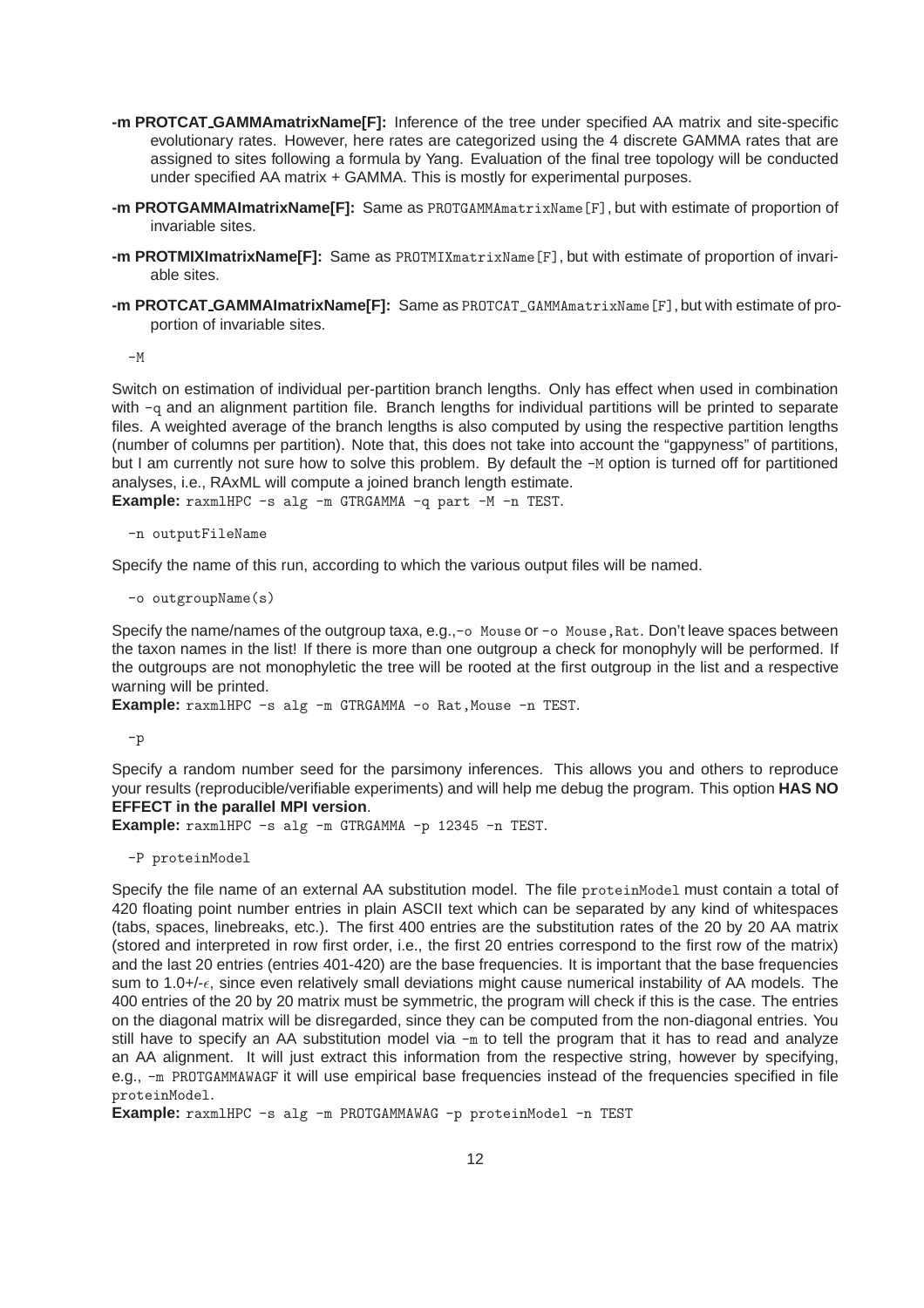-q multipleModelFileName

This allows you to specify the regions of your alignment for which an individual model of nucleotide substitution should be estimated. This will typically be useful to infer trees for long (in terms of base–pairs) multigene alignments. If, e.g., $-m$  GTRGAMMA is used, individual  $\alpha$ -shape parameters, GTR-rates, and empirical base frequencies will be estimated and optimized for each partition. **IMPORTANT CHANGE w.r.t. previous** versions: Since RAxML can now handle mixed DNA and AA alignments you MUST specify the type of data in the partition file, before the partition name. For DNA data this just means that you have to add DNA to each line in the partition file, for AA data this is done by specifying the respective AA substitution matrix you want to use for a partition. If you want to do a mixed/partitioned analysis of a concatenated AA and DNA alignment you can either specify -m GTRGAMMA or, e.g., -m PROTGAMMAWAG, the only thing that will be extracted from the string passed via -m is the model of rate heterogeneity you want to use.

If you have a pure DNA alignment with 1,000bp from two genes gene1 (positions 1–500) and gene2 (positions 501–1,000) the information in the multiple model file should look as follows:

```
DNA, gene1 = 1-500DNA, gene2 = 501-1000
```
If gene1 is scattered through the alignment, e.g. positions 1–200, and 800–1,000 you specify this with:

```
DNA, gene1 = 1-200, 800-1,000
DNA, gene2 = 201-799
```
You can also assign distinct models to the codon positions, i.e. if you want a distinct model to be estimated for each codon position in gene1 you can specify:

```
DNA, gene1codon1 = 1-500\overline{3}DNA, gene1codon2 = 2-500\overline{3}DNA, gene1codon3 = 3-500\3
DNA, gene2 = 501-1000
```
If you only need a distinct model for the 3rd codon position you can write:

```
DNA, gene1codon1andcodon2 = 1-500\overline{\smash{\big)}3}, 2-500\overline{\smash{\big)}3}DNA, gene1codon3 = 3-500\overline{3}DNA, gene2 = 501-1000
```
As already mentioned, for AA data you must specify the transition matrices for each partition:

```
JTT, gene1 = 1-500WAGF, gene2 = 501-800
WAG, gene3 = 801-1000
```
The AA substitution model must be the first entry in each line and must be separated by a comma from the gene name, just like the DNA token above. You can not assign different models of rate heterogeneity to different partitions, i.e., it will be either CAT, GAMMA, GAMMAI etc. for all partitions, as specified with -m.

Finally, if you have a concatenated DNA and AA alignment, with DNA data at positions 1–500 and AA data at 501-1,000 with the WAG model the partition file should look as follows:

```
DNA, gene1 = 1-500WAG, gene2 = 501 - 1000
```
**Example:** raxmlHPC -s alg -m GTRGAMMA -q part -n TEST.

-r constraintFileName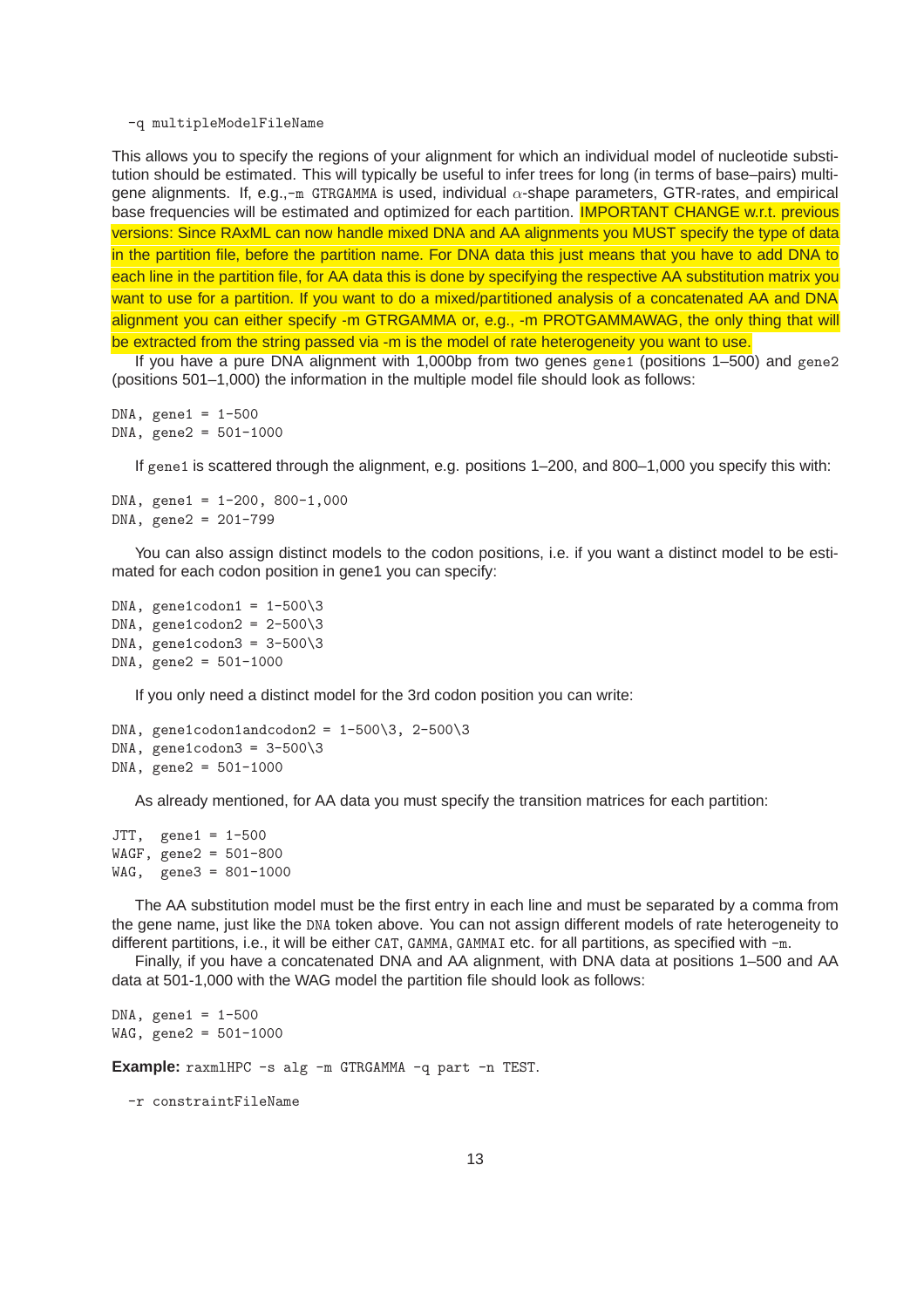This option allows you to pass a **binary/bifurcating** constraint/backbone tree in NEWICK format to RAxML. Note, that using this option only makes sense if this tree contains less taxa than the input alignment. The remaining taxa will initially be added by using the MP criterion. Once a comprehensive tree with all taxa has been obtained it will be optimized under ML respecting the restrictions of the constraint tree. **Example:** raxmlHPC -s alg -m GTRGAMMA -r constr -n TEST.

-s sequenceFileName

Specify the name of the alignment data file which must be in relaxed PHYLIP format. Relaxed means that you don't have to worry if the sequence file is interleaved or sequential and that the taxon names are too long.

-t userStartingTree

Specifies a user starting tree file name which must be in Newick format. Branch lengths of that tree will be ignored. Note, that you can also specify a non-comprehensive (not containing all taxa in the alignment) starting tree now. This might be useful if newly aligned/sequenced taxa have been added to your alignment. Initially, taxa will be added to the tree using the MP criterion. The comprehensive tree will then be optimized under ML.

**Example:** raxmlHPC -s alg -m GTRGAMMA -t tree -n TEST.

 $-T$ 

PTHREADS VERSION ONLY: Specify the number of threads you want to run. Make sure to set -T to at most the number of CPUs you have on your machine, otherwise, there will be a huge performance decrease! This option is set to 0 by default, the Pthreads version will produce an error if you do not set -T to at least 2. **Example:** raxmlHPC-PTHREADS -T 4 -s alg -m GTRGAMMA -n TEST.

-u

Specify the number of multiple BS searches per replicate to obtain better ML trees for each replicate. By default only one ML search per BS replicate is conducted. Personal opinion: I believe that rather than analyzing 100 replicates exhaustively via -u one should better invest this time in just analyzing more replicates, i.e., instead of executing raxmlHPC -b 12345 -# 100 -u 10 -s alg -m GTRGAMMA -n TEST, which will do 10 searches for every one of the 100 replicates, it would be better to do 1,000 replicates with raxmlHPC -b 12345 -# 1000 -s alg -m GTRGAMMA -n TEST. This option only works with standard bootstrapping via -b, not the fast one via -x.

 $-\nu$ 

Displays version information.

-w workingDirectory

Name of the working directory where RAxML shall write its output files to.

 $-\mathbf{x}$ 

Specify an integer number (random seed) and turn on rapid bootstrapping. This will invoke the novel rapid bootstrapping algorithm.

**Example:** raxmlHPC -x 12345 -# 100 -m GTRCAT -s alg -n TEST.

 $-y$ 

If you want to only compute a randomized parsimony starting tree with RAxML and not execute an ML analysis of the tree specify -y. The program will exit after computation of the starting tree. This option can be useful if you want to assess the impact of randomized MP and Neighbor Joining starting trees on your search algorithm. They can also be used e.g. as starting trees for Derrick Zwickl's GARLI program for ML inferences, which needs comparatively "good" starting trees to work well above approximately 500 taxa.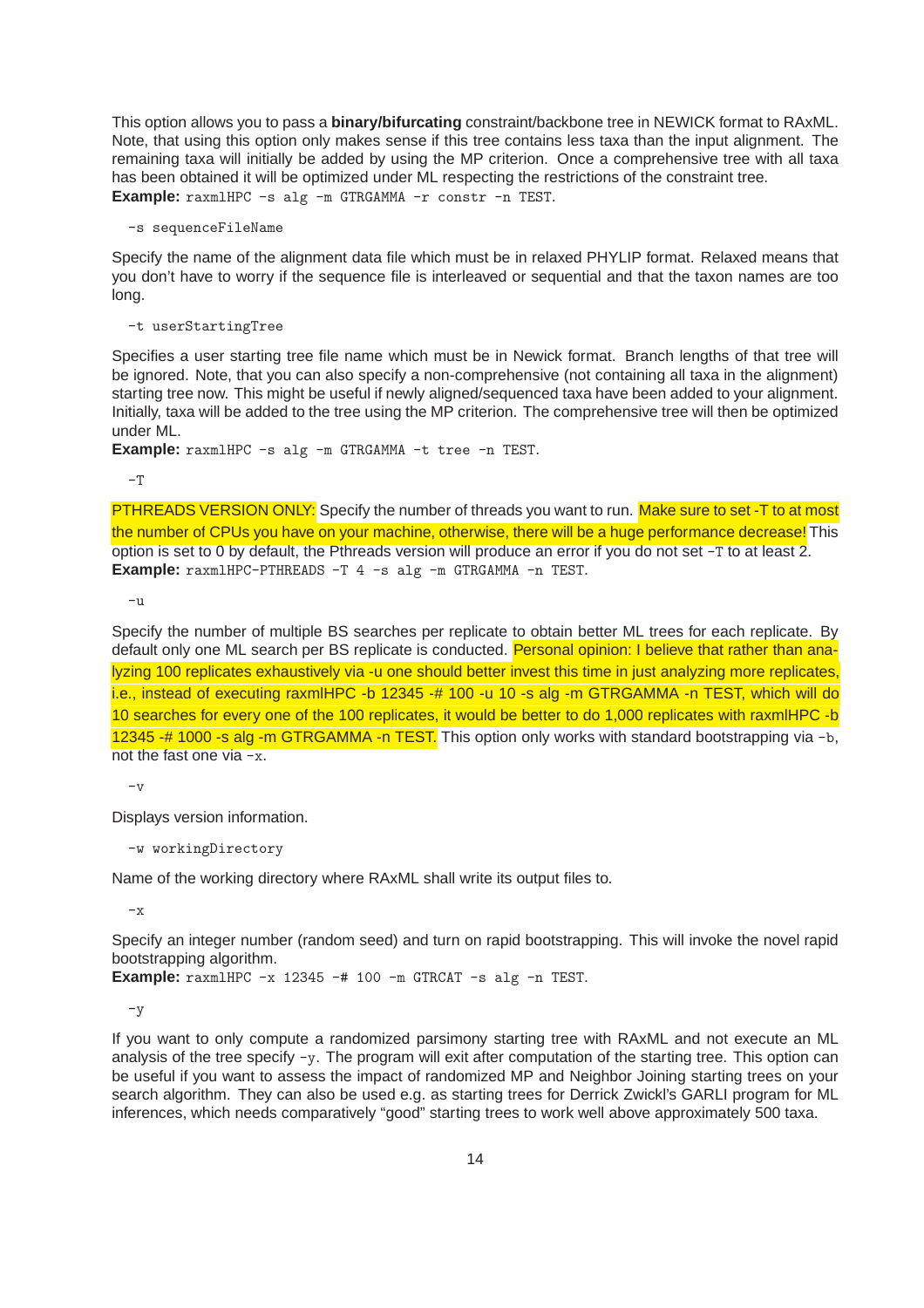-z multipleTreesFile

Only effective in combination with the  $-f$  b,  $-f$  h,  $-f$  n,  $-f$  n options. This file should contain a number of trees in NEWICK format. The file should contain one tree per line without blank lines between trees. For example you can directly read in a RAxML bootstrap result file with -z.

-#|-N numberOfRuns

Specifies the number of alternative runs on distinct starting trees, e.g., if  $-$ # 10 or  $-N$  10 is specified RAxML will compute 10 distinct ML trees starting from 10 distinct randomized maximum parsimony starting trees. In combination with the  $-b$  option, this will invoke a multiple bootstrap analysis. In combination with  $-x$  this will invoke a rapid BS analysis and combined with  $-f$  a  $-x$  a rapid BS search and thereafter a thorough ML search on the original alignment. We introduced  $-N$  as an alternative to  $-*$  since the special character  $#$ seems to sometimes cause problems with certain batch job submission systems. In combination with -f j this will generate numberOfRuns bootstrapped alignment files.

**Example:** raxmlHPC -s alg -n TEST -m GTRGAMMA -# 20.

## **4.4 Output Files**

Depending on the search parameter settings RAxML will write a number of output files. The files, a run named -n exampleRun will write, are listed below:

- **RAxML log.exampleRun:** A file that prints out the time, likelihood value of the current tree and number of the checkpoint file (if the use of checkpoints has been specified) after each iteration of the search algorithm. In the last line it also contains the final likelihood value of the final tree topology after thorough model optimization, but only if -m GTRMIX or -m GTRGAMMA have been used. This file is **not written** if multiple bootstraps are executed, i.e. -# and -b have been specified. In case of a multiple inference on the original alignment (-# option) the Log-Files are numbered accordingly.
- **RAxML result.exampleRun:** Contains the final tree topology of the current run. This file is also written after each iteration of the search algorithm, such that you can restart your run with -t in case your computer crashed. This file is **not written** if multiple bootstraps are executed, i.e. -# and -b have been specified.
- **RAxML info.exampleRun:** contains information about the model and algorithm used and how RAxML was called. The final GTRGAMMA likelihood(s) (only if -m GTRGAMMA or -m GTRMIX have been used) as well as the alpha shape parameter(s) are printed to this file. In addition, if the rearrangement setting was determined automatically (-i has not been used) the rearrangement setting found by the program will be indicated.
- **RAxML parsimonyTree.exampleRun:** contains the randomized parsimony starting tree if the program has not been provided a starting tree by -t. However, this file will **not be written** if a multiple bootstrap is executed using the  $-#$  and  $-$ b options.
- **RAxML randomTree.exampleRun:** contains the completely random starting tree if the program was executed with -d.
- **RAxML checkpoint.exampleRun.checkpointNumber:** Printed if you specified by -j that checkpoints shall be written. Checkpoints are numbered from 0 to  $n$  where  $n$  is the number of iterations of the search algorithm. Moreover, the checkpoint files are additionally numbered if a multiple inference on the original alignment has been specified using  $-\#$ . Writing of checkpoint files is disabled when a multiple bootstrap is executed.
- **RAxML bootstrap.exampleRun:** If a multiple bootstrap is executed by -# and -b or -x **all** final bootstrapped trees will be written to this one, single file.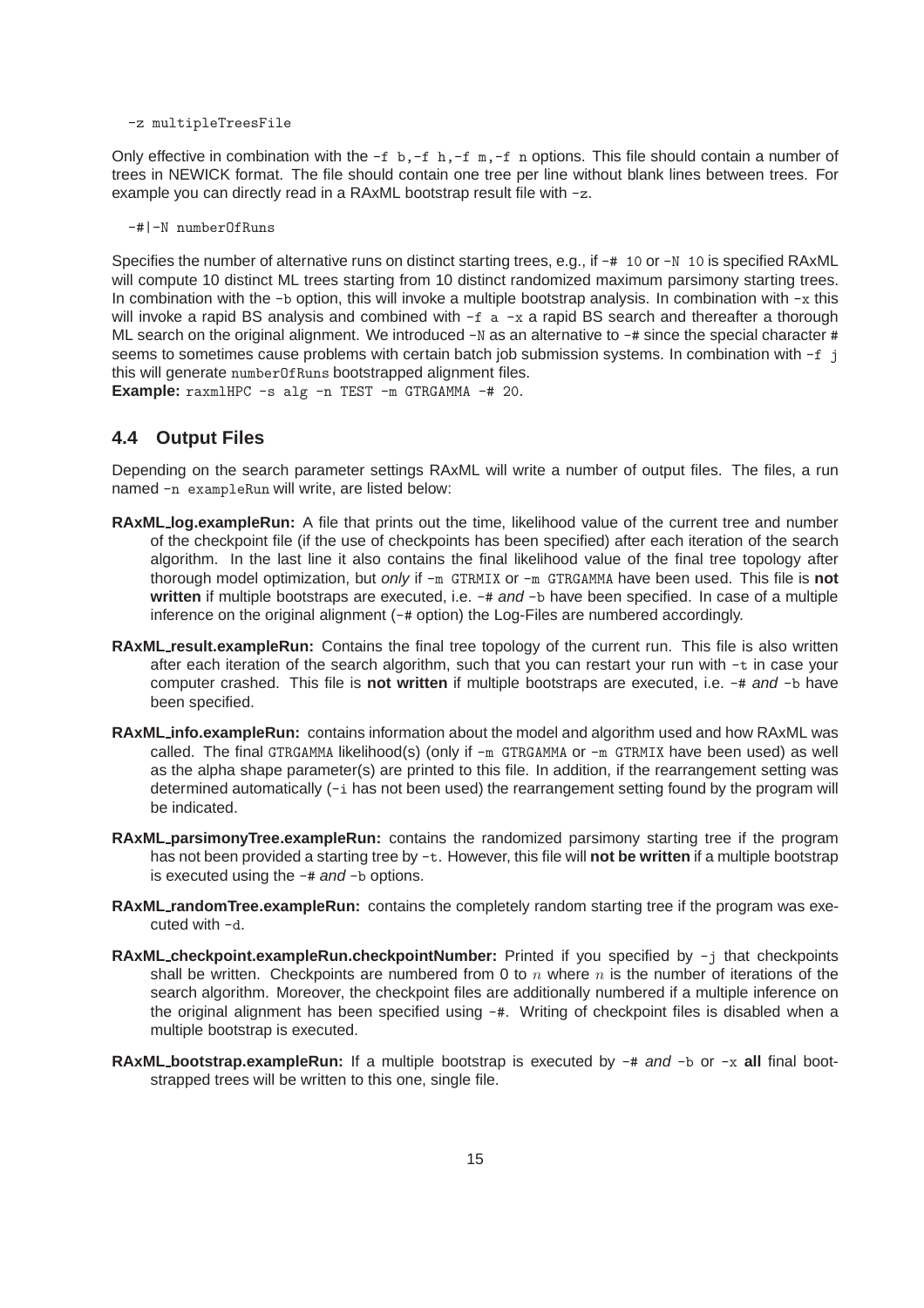- **RAxML bipartitions.exampleRun:** If you used the -f b option, this file will contain the input tree with confidence values from 0 to 100 drawn on it. It is also printed when  $-f$  a  $-x$  have been specified, at the end of the analysis the program will draw the BS support values on the best tree found during the ML search.
- **RAxML** reducedList.exampleRun: If you used  $-1$  or  $-L$  this file will contain clustering information in the following format:

```
tax1:tax2,tax3,tax4
tax10:tax9,tax11
..
```
where the first entry in each line is the taxon-name of the respective representative sequence of a cluster, while the remaining ones after : are the taxa that have been removed via clustering.

- **RAxML bipartitionFrequencies.exampleRun:** Contains the pair-wise bipartition frequencies of all trees contained in files passed via  $-t$  and  $-z$  when the  $-f$  m option has been used.
- **RAxML perSiteLLs.exampleRun:** Contains the per–site log likelihood scores in Treepuzzle format for usage with CONSEL [20]. This file is only printed when -f g is specified.
- **RAxML bestTree.exampleRun:** Contains the best-scoring ML tree of a thorough ML analysis in conjunction with a rapid BS analysis, i.e., when options -x 12345 -f a are used.
- **RAxML distances.exampleRun:** Contains the pair-wise ML-based distances between all taxon-pairs in the alignment. This file is only printed when the  $-f x$  option is used.

# **5 How to set up and run a typical Analysis**

This is a HOW-TO, which describes how RAxML should best be used for a real-world biological analysis, given an example alignment named  $ex_{al}$ . Section 5.1 covers the easy (fully automatic) fast way to run it, using the novel rapid BS algorithm, while Section 5.2 describes the hard, more compute–intensive and more thorough way.

### **5.1 The Easy & Fast Way**

The easy and fast way to infer trees with RAxML and to analyze really large datasets (several genes or more than 1,000 taxa) or to conduct a large number of BS replicates is to use the novel rapid BS algorithm and combine it with an ML search. RAxML will then conduct a full ML analysis, i.e., a certain number of BS replicates and a search for a best–scoring ML tree on the original alignment.

To just do a BS search you would type:

```
raxmlHPC -x 12345 -p 12345 -# 100 -m GTRGAMMA -s ex_al -n TEST
```
Note, that the rapid BS algorithm will override the choice of GTRGAMMA and **always use the GTR+CAT approximation** for efficiency! Thus, whether you specify -m GTRGAMMA, -m GTRCAT, -m GTRGAMMAI the result will always be the same. Note that, here I added the -p option to pass a random number seed for MP starting tree computations, such that the results of the analysis will always be the same. I would like to encourage users to do so as well, because this will allow me to reconstruct potential bugs more easily.

Now, if you want to run a full analysis, i.e., BS and ML search type:

raxmlHPC -f a -x 12345 -p 12345 -# 100 -m GTRGAMMA -s ex\_al -n TEST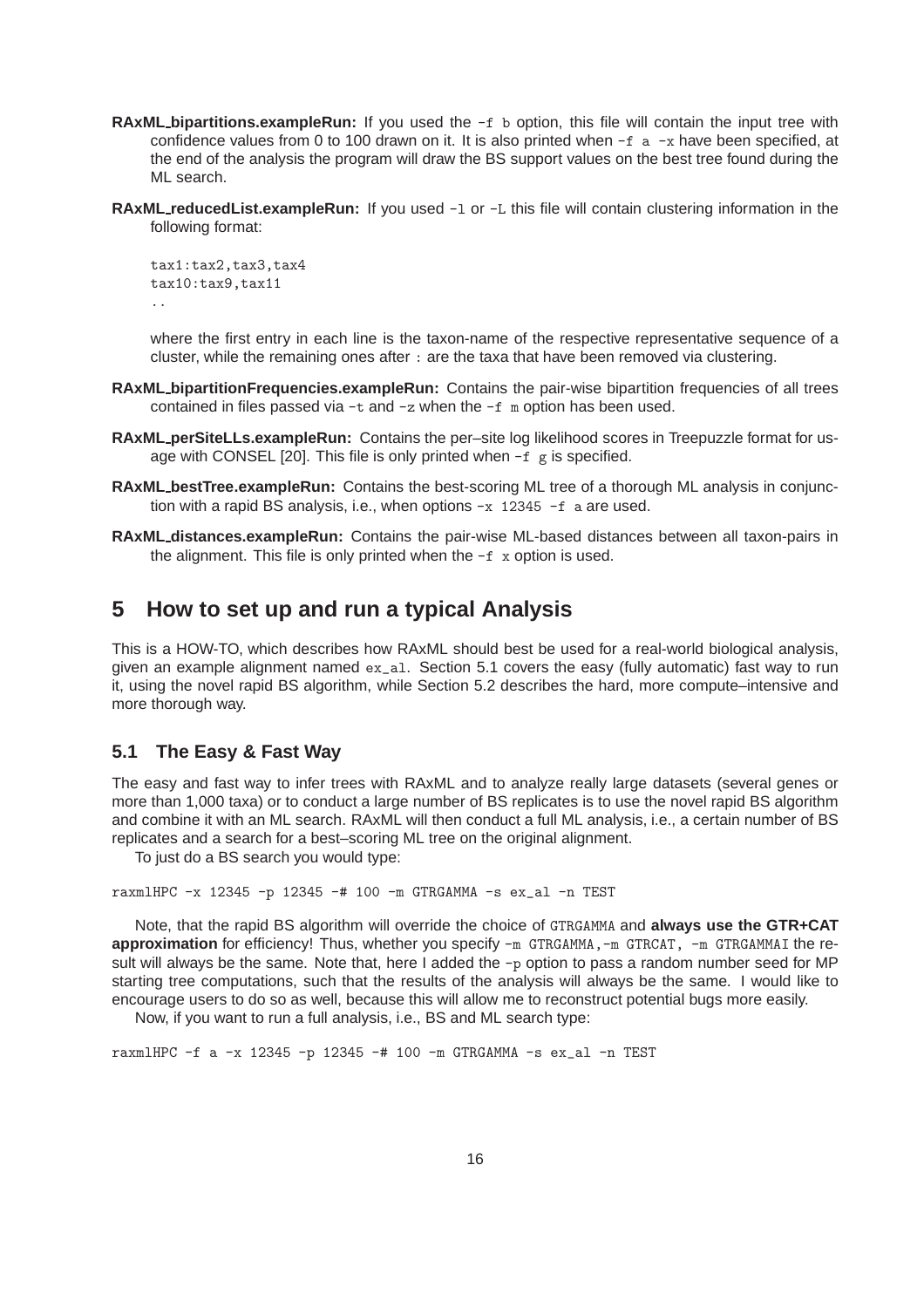This will first conduct a BS search and once that is done a search for the best–scoring ML tree. Such a program run will return the bootstrapped trees (RAxML\_bootstrap.TEST), the best scoring ML tree (RAxML\_bestTree.TEST)and the BS support values drawn on the best-scoring tree (RAxML\_bipartitions.TEST). Here, the model choice via -m plays a role for the ML search. If you specify, e.g., -m GTRCAT the ML search will still be conducted under GTRGAMMA. So, in general the only thing that matters, is whether you want to use GTRGAMMA or GTRGAMMAI to include an estimate of the proportion of invariable sites.

Finally, note that, by increasing the number of BS replicates via -# you will also make the ML search more thorough, since for ML optimization every 5th BS tree is used as a starting point to search for ML trees. From what I have observed so far, this new ML search algorithm yielded better trees than what is obtained via 20 standard ML searches on distinct starting trees for all datasets with  $\leq$  1,000 sequences. For larger datasets it might be worthwhile to conduct an additional ML search as described in Section 5.2.3, just to be sure.

WARNING note that the rapid BS search will currently ignore commands associated to user tree files passed via -t,-z. However, the constraint and backbone tree options (-g and -r) do work with rapid BS now.

### **5.2 The Hard & Slow Way**

Despite the observation that the default parameters and the rapid BS and ML algorithm described above work well in most practical cases, a good thing to do is to adapt the program parameters to your alignment. This refers to a "good" setting for the rate categories of -m GTRCAT and the initial rearrangement setting. If you use mixed models you should add -q modelFileName to all of the following commands.

### **5.2.1 Getting the Initial Rearrangement Setting right**

If you don't specify an initial rearrangement setting with the -i option the program will automatically determine a good setting based upon the randomized MP starting tree. It will take the starting tree and apply lazy subtree rearrangements with a rearrangement setting of 5, 10, 15, 20, 25. The minimum setting that yields the best likelihood improvement on the starting trees will be used as initial rearrangement setting. This procedure can have two disadvantages: Firstly, the initial setting might be very high (e.g. 20 or 25) and the program will slow down considerably. Secondly, a rearrangement setting that yields a high improvement of likelihood scores on the starting tree might let the program get stuck earlier in some local maximum (this behavior could already be observed on a real dataset with about 1,900 taxa).

Therefore, you should run RAxML a couple of times (the more the better) with the automatic determination of the rearrangement setting and with a pre-defined value of 10 which proved to be sufficiently large and efficient in many practical cases. In the example below we will do this based on 5 fixed starting trees.

So let's first generate a couple of randomized MP starting trees. Note that in RAxML-VI-HPC 2.2.3 you also **always** have to **specify a substitution model**, regardless of whether you only want to compute an MP starting tree with the -y option.

```
raxmlHPC -y -s ex_al -m GTRCAT -n ST0
...
raxmlHPC -y -s ex_al -m GTRCAT -n ST4
```
Then, infer the ML trees for those starting trees using a fixed setting  $-i$  10 ...

```
raxmlHPC -f d -i 10 -m GTRMIX -s ex_al -t RAxML_parsimonyTree.ST0 -n FI0
...
raxmlHPC -f d -i 10 -m GTRMIX -s ex_al -t RAxML_parsimonyTree.ST4 -n FI4
```
and then using the automatically determined setting on the same starting trees:

```
raxmlHPC -f d -m GTRMIX -s ex_al -t RAxML_parsimonyTree.ST0 -n AI0
...
raxmlHPC -f d -m GTRMIX -s ex_al -t RAxML_parsimonyTree.ST4 -n AI4
```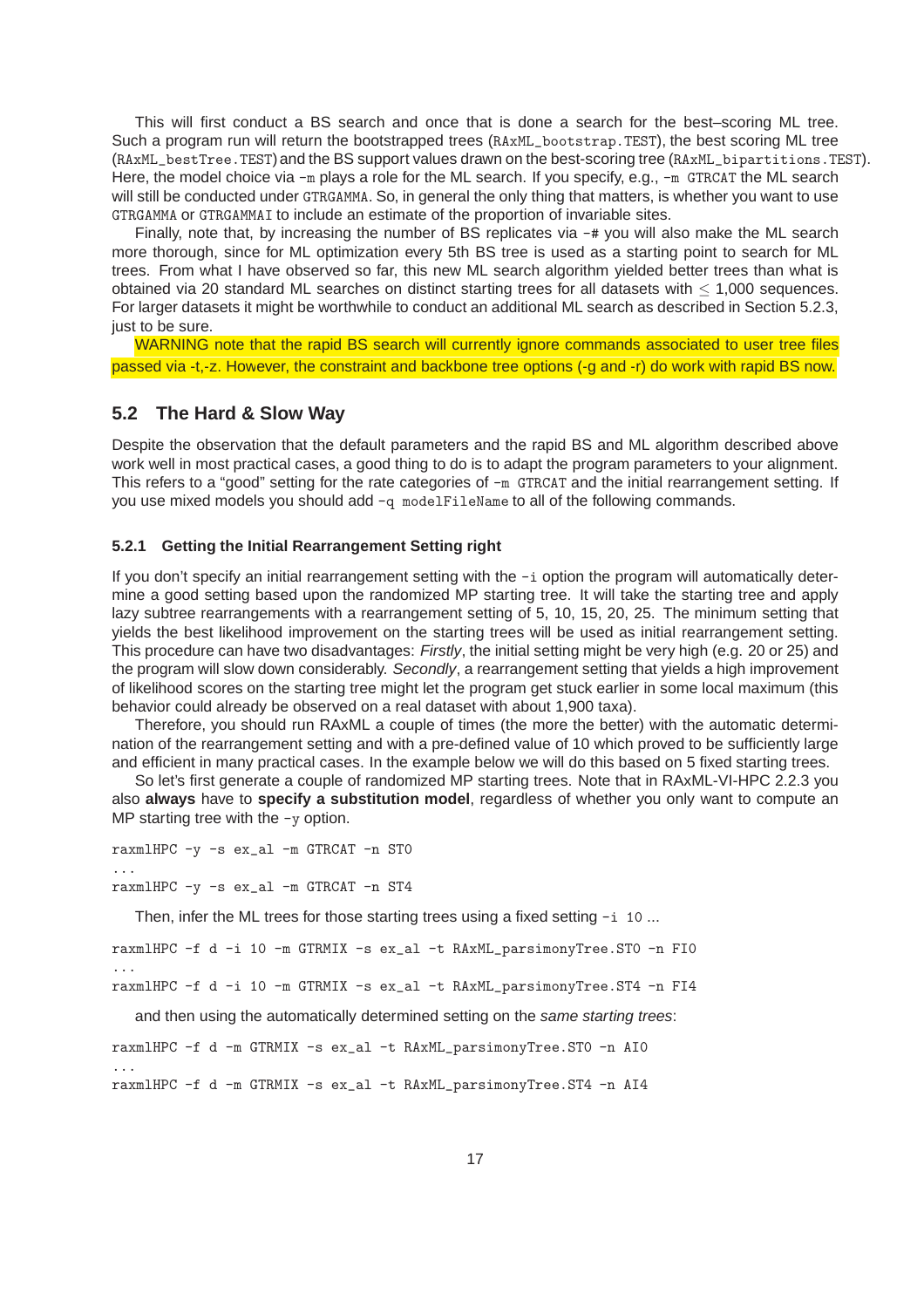Here, we use the GTRMIX model, i.e. inference under GTRCAT and evaluation of the final tree under GTRGAMMA such that we can compare the final likelihoods for the fixed setting FI0-FI4 and the automatically determined setting AI0-AI4.

The setting that yields the best likelihood scores should be used in the further analyses.

#### **5.2.2 Getting the Number of Categories right**

Another issue is to get the number of rate categories right. Due to the reduced memory footprint and significantly reduced inference times the recommended model to use with RAxML on large dataset is GTRMIX if you are doing runs to find the best-known ML tree on the original alignment and GTRCAT for bootstrapping.

Thus, you should experiment with a couple of  $-c$  settings and then look which gives you the best  $\Gamma$ likelihood value.

Suppose that in the previous Section 5.2.1 you found that automatically determining the rearrangement setting works best for your alignment.

You should then re-run the analyses with distinct -c settings by increments of e.g. 15 rate categories e.g.:

```
raxmlHPC -f d -c 10 -m GTRMIX -s ex_al -t RAxML_parsimonyTree.ST0 -n C10_0
...
raxmlHPC -f d -c 10 -m GTRMIX -s ex_al -t RAxML_parsimonyTree.ST4 -n C10_4
```
You don't need to run it with the default setting of  $-c$  25 since you already have that data, such that you can continue with ...

```
raxmlHPC -f d -c 40 -m GTRMIX -s ex_al -t RAxML_parsimonyTree.ST0 -n C40_0
...
raxmlHPC -f d -c 40 -m GTRMIX -s ex_al -t RAxML_parsimonyTree.ST4 -n C40_4
```
and so on and so forth.

Since the GTRCAT approximation is still a new concept little is known about the appropriate setting for -c 25. However, empirically -c 25 worked best on 19 real-world alignments. So testing up to -c 55 should usually be sufficient, except if you notice a tendency for final GTRGAMMA likelihood values to further improve with increasing rate category number.

Thus, the assessment of the "good"  $-c$  setting should once again be based on the final GTRGAMMA likelihood values.

If you don't have the time or computational power to determine both "good" -c and -i settings you should rather stick to determining -i since it has shown to have a greater impact on the final results.

Also note, that increasing the number of distinct rate categories has a negative impact on execution times.

Finally, if the runs with the automatic determination of the rearrangement settings from Section 5.2.1 have yielded the best results you should then use exactly the same rearrangement settings for each series of experiments to determine a good -c setting. The automatically determined rearrangement settings can be retrieved from file RAxML\_info.AI\_0 ... RAxML\_info.AI\_4.

#### **5.2.3 Finding the Best-Known Likelihood tree (BKL)**

As already mentioned RAxML uses randomized MP starting trees in which it initiates an ML-based optimization. Those trees are obtained by using a randomized stepwise addition sequence to insert one taxon after the other into the tree. When all sequences have been inserted a couple of subtree rearrangements (also called subtree pruning re-grafting) with a fixed rearrangement distance of 20 are executed to further improve the MP score.

The concept to use randomized MP starting trees in contrast to the NJ (Neighbor Joining) starting trees many other ML programs use is regarded as an advantage of RAxML. This allows the program to start ML optimizations of the topology from a distinct starting point in the immense topological search space each time. Therefore, RAxML is more likely to find good ML trees if executed several times.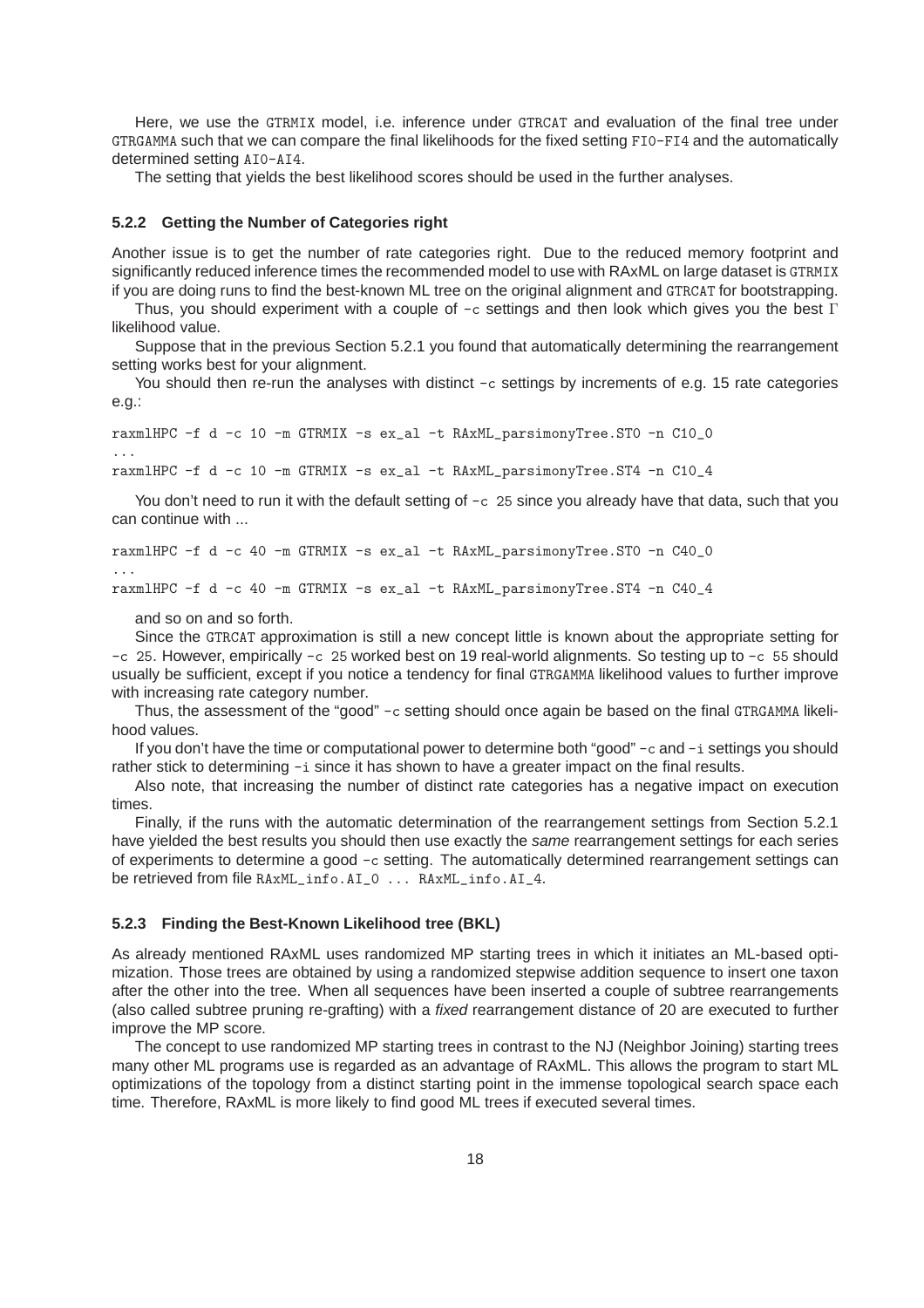This also allows you to build a consensus tree out of the final tree topologies obtained from each individual run on the original alignment. By this and by comparing the final likelihoods you can get a feeling on how stable (prone to get caught in local maxima) the search algorithm is on the original alignment.

Thus, if you have sufficient computing resources available, in addition to bootstrapping, you should do multiple inferences (I executed 200 inferences in some recent real-world analyses with Biologists) with RAxML on the original alignment. On smaller datasets it will also be worthwhile to use the -d option for a couple of runs to see how the program behaves on completely random starting trees.

This is where the -# option as well as the parallel MPI version raxmlHPC-MPI come into play.

So, to execute a multiple inference on the original alignment on a single processor just specify:

raxmlHPC -f d -m GTRMIX -s ex\_al -# 10 -n MultipleOriginal

and RAxML will do the rest for you. Note that specifying -m GTRCAT in combination with -# is not a good idea, because you will probably want to compare the trees inferred under GTRCAT based on their likelihood values and will have to compute the likelihood of the final trees under GTRGAMMA anyway. Thus you should better use -m GTRMIX for those analyses.

If you have a PC cluster available you would specify,

raxmlHPC-MPI -f d -m GTRMIX -s ex\_al -# 100 -n MultipleOriginal

preceded by the respective MPI run-time commands, e.g. mpiexec or mpirun depending on your local installation (please check with your local computer scientist).

It is **important** to note that you should specify the execution of one more process than CPUs available (e.g. you have 8 CPUs  $\rightarrow$  start 9 MPI processes), since one of those is just the master process which collects data and issues jobs to the worker processes and does not produce significant computational load.

### **5.2.4 Bootstrapping with RAxML**

To carry out a multiple non-parametric bootstrap with the sequential version of RAxML just type:

raxmlHPC -f d -m GTRCAT -s ex\_al -# 100 -b 12345 -n MultipleBootstrap

You have to specify a random number seed after -b for the random number generator. This will allow you to generate reproducible results. Note that we can use GTRCAT here, if we do not want to compare final trees based on ML scores or need bootstrapped trees with branch lengths.

To do a parallel bootstrap type:

raxmlHPC-MPI -f d -m GTRCAT -s ex\_al -# 100 -b 12345 -n MultipleBootstrap

once again preceded by the appropriate MPI execution command. Note that despite the fact that you specified a random number seed the results of a parallel bootstrap are not reproducible.

#### **5.2.5 Obtaining Confidence Values**

Suppose that you have executed 200 inferences on the original alignment and 1,000 bootstrap runs. You can now use the RAxML -f b option to draw the information from the 1,000 bootstrapped topologies onto some tree and obtain a topology with support values. From my point of view the most reasonable thing to do is to draw them on the best-scoring ML tree from those 200 runs. Suppose, that the best-scoring tree was found in run number 99 and the respective tree-file is called RAxML\_result.MultipleOriginal.RUN.99.

If you have executed more than one bootstrap runs with the sequential version of RAxML on distinct computers, i.e. 10 runs with 100 bootstraps on 10 machines you will first have to concatenate the bootstrap files. If your bootstrap result files are called e.g. RAxML\_bootstrap.MultipleBootstrap.0, ..., RAxML\_bootstrap.MultipleBootstrap.9 you can easily concatenate them by using the LINUX/UNIX cat command, e.g.

cat RAxML\_bootstrap.MultipleBootstrap.\* > RAxML\_bootstrap.All

In order to get a tree with bootstrap values on it just execute RAxML as indicated below: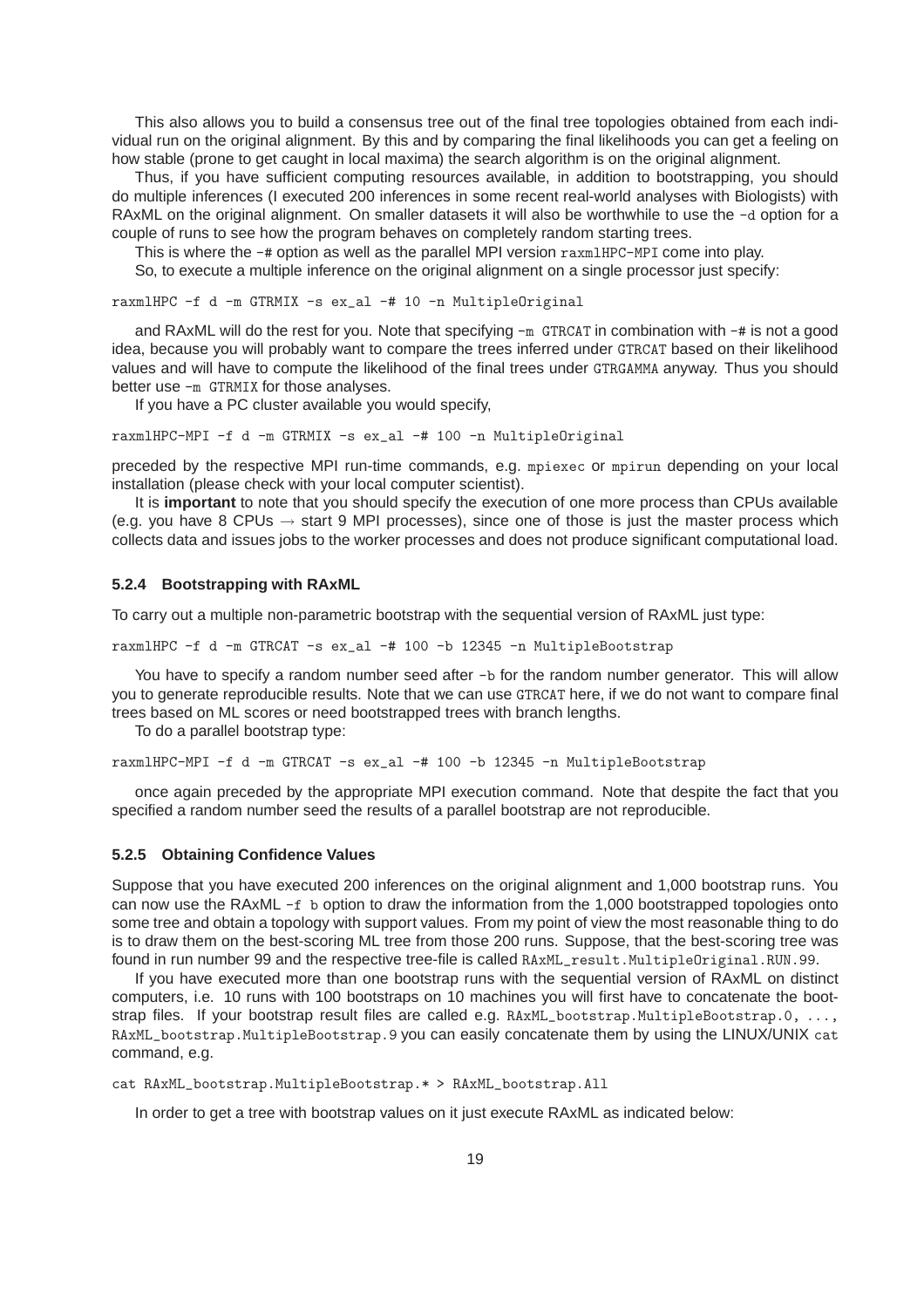```
raxmlHPC -f b -m GTRCAT -s ex_al -z RAxML_bootstrap.All
         -t RAxML_result.MultipleOriginal.RUN.99 -n BS_TREE
```
The new output tree format now shows the support values as inner node labels and also displays branch lengths, it can look e.g. like this:

```
((((Human:0.555,((Frog:0.207,(Carp:0.129,Loach:0.192)
100:0.159)70:0.001,Chicken:0.561)100:0.259)65:0.091,
(Whale:0.108,(Cow:0.116,Seal:0.186)55:0.030)65:0.046)
95:0.144,Rat:0.068):0.045,Mouse:0.045);
```
# **6 Frequently Asked Questions**

Q: When performing a bootstrap search using a partitioned model, does RAxML perform a conservedbootstrap resampling, i.e., does it resample within genes so that partitions are sustained?

That is the case. When performing Bootstraps on partitioned data sets, bootstrapped alignments will be sampled from within partitions, i.e., bootstrapped partitions are sustained and contain exactly the same number of alignment columns as the original partition.

Q: Can I use NEXUS-style input files for analyses with RAxML?

Not directly, but my colleague Frank Kauff (fkauff@rhrk.uni-kl.de) at the University of Kaiserslautern has written a cool biopython wrapper called PYRAXML2. This is a script that reads nexus data files and prepares the necessary input files and command-line options for RAxML. You can download the Betaversion of PYRAXML2 at http://www.lutzonilab.net/downloads/.

Q: Why don't you like the proportion of Invariable (P-Invar) Sites estimate, despite the fact that you implemented it?

### **I only implemented P-Invar in RAxML to make some users happy, but I still strongly disagree with its usage.**

PERSONAL OPINION: It is unquestionable that one needs to incorporate rate heterogeneity in order to obtain "publishable" results. Put aside the "publish-or-perish" argument, there is also strong biological evidence for rate heterogeneity among sites. The rationale for being sceptical about P-Invar in RAxML is that all three alternatives, GTRGAMMA, GTRCAT, and P-Invar represent distinct approaches to incorporate rate heterogeneity. Thus, in principle they account for the same phenomenon by different mathematical means. Also some unpublished concerns have been raised that the usage of P-Invar in combination with Γ can lead to a "ping-pong" effect since a change of P-Invar leads to a change in Γ and vice versa. This essentially means that those two parameters, i.e.,  $\alpha$  and P-Invar can not be optimized independently from each other, and might cause significant trouble and problems during the model parameter (everything except tree topology) optimization process. In fact, I already observed this when I was implementing P-Invar in RAxML on a very small AA dataset.

Although this has never been properly documented, several well-known researchers in phylogenetics share this opinion (Arndt v. Haeseler, Ziheng Yang; quote from an recent email in 2008 regarding this part of the RAxML manual: I entirely agree with your criticism of the Pinv+Gamma model, even though as you said, it is very commonly used., Korbinian Strimmer, personal communications). The following paper [35] touches this problem of dependency between  $\alpha$  and P-Invar.

Ziheng Yang kindly provided some additional references that refer to this problem [36, 37, 38, 39, 24].

He also addresses the issue in his recently published book on Computational Molecular Evolution (Oxford University Press, 2006); quote from pages 113–114: The model is known as I+G and has been widely used. This model is somewhat pathological as the gamma distribution with alpha i 1 already allows for sites with very low rates; as a result, adding a proportion of invariable sites creates a strong correlation between p0 and alpha, making it impossible to estimate both parameters reliably [38, 39, 24]. Another drawback of the model is that the estimate of p0 is very sensitive to the number and divergences of the sequences included in the data. The proportion p0 is never larger than the observed proportion of constant sites; with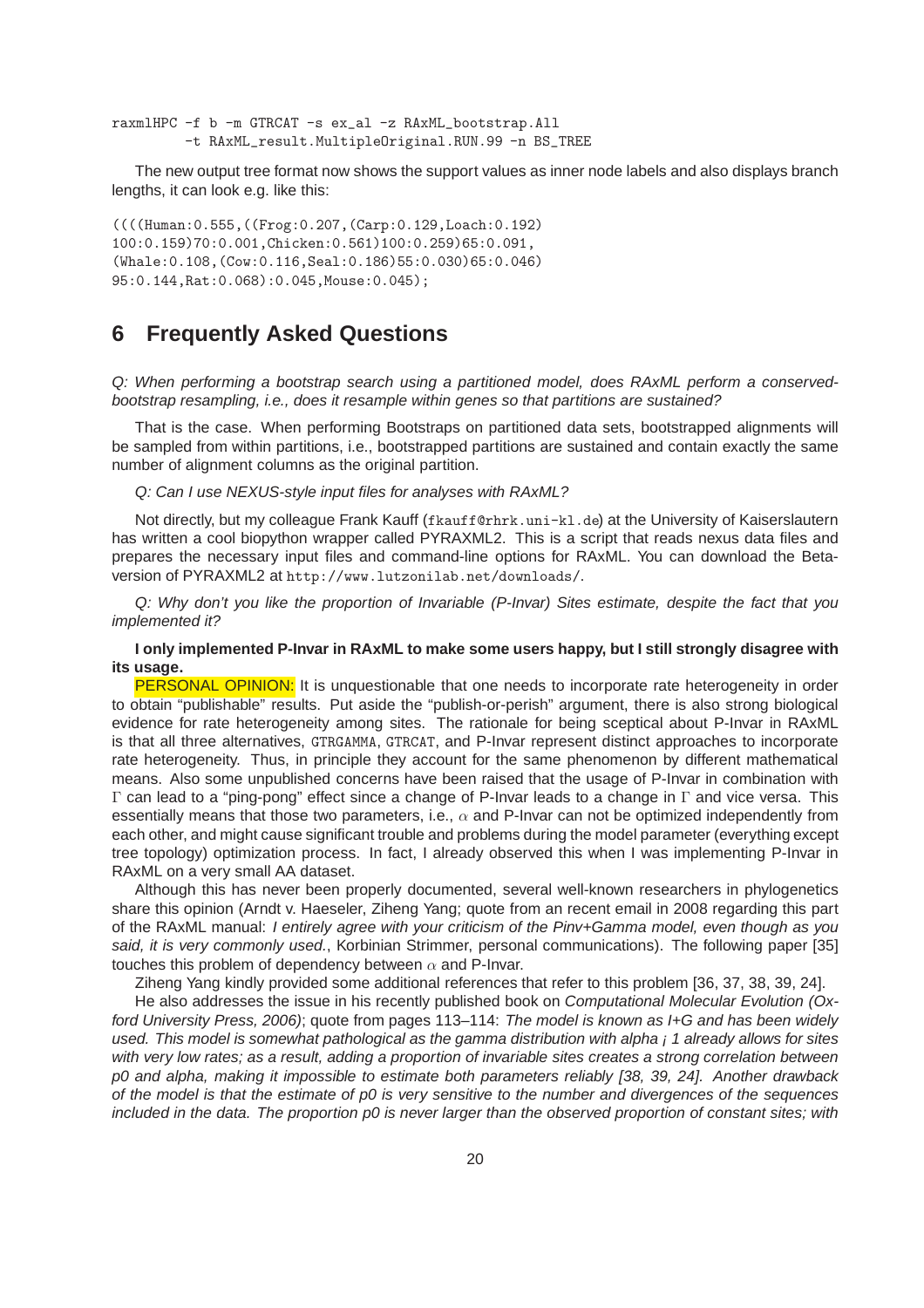the addition of more and divergent sequences, the proportion of constant sites drops, and the estimate of p0 tends to go down as well.

In any case, I have so far not encountered any difficulties with reviews for the few real phylogenetic analyses [40, 41] I have published with collegues from Biology, when we used GTR+Γ instead of the more widely spread GTR+Γ+I.

#### Q: Why does RAxML only implement GTR-based models of nucleotide substitution?

For each distinct model of nucleotide substitution RAxML uses a separate, highly optimized set of likelihood functions. The idea behind this is that GTR is the most common and general model for real-world DNA analysis. Thus, it is better to efficiently implement and optimize this model instead of offering a plethora of distinct models which are only special cases of GTR but are programmed in a generic and thus inefficient way.

**PERSONAL OPINION:** My personal view is that using a simpler model than GTR only makes sense with respect to the computational cost, i.e. it is less expensive to compute. Programs such as Modeltest [42] propose the usage of a simpler model for a specific alignment if the likelihood of a fixed topology under that simpler model is not significantly worse than that obtained by GTR based on a likelihood ratio test. My experience is that GTR always yields a slightly better likelihood than alternative simpler models. In addition, since RAxML has been designed for the inference of large datasets the danger of over-parameterizing such an analysis is comparatively low. Provided these arguments the design decision was taken to rather implement the most general model efficiently than to provide many inefficient generic implementations of models that are just special cases of GTR. Finally, the design philosophy of RAxML is based upon the observation that a more thorough topological search has a greater impact on final tree quality than modeling details. Thus, the efficient implementation of a rapid search mechanisms is considered to be more important than model details. Note that, Derrick Zwickl has independently adapted the same strategy in his very good GARLI code (http://www.zo.utexas.edu/faculty/antisense/Garli.html), based on similar considerations (personal communication).

#### Q: How does RAxML perform compared to other programs?

RAxML has been compared to other phylogeny programs mainly based on real-world biological datasets and best-known likelihood values. Those analyses can be found in [4, 43, 44, 45]. On almost all real datasets RAxML outperforms other current programs with respect to inference times as well as final likelihood values. An exception is Derrick Zwickl's GARLI code which represents a "good" alternative to RAxML for trees containing less than approximately 1,000–1,500 taxa. The main advantages of RAxML with respect to all other programs are the highly optimized and efficient likelihood functions and the very low memory consumption. In particular the implementation of the GTRCAT feature allows RAxML to compute huge trees under a realistic approximation of nucleotide substitution which is currently impossible with competing programs due to excessive memory requirements. An initial analysis of the large multi-gene mammalian dataset under GTRCAT showed promising results.

#### Q: Why has the performance of RAxML mainly been assessed using real-world data?

**PERSONAL OPINION:** Despite the unquestionable need for simulated data and trees to verify and test the performance of current ML algorithms the current methods available for generation of simulated alignments are not very realistic. For example, only few methods exist that incorporate the generation of gaps in simulated alignments. Since the model according to which the sequences are generated on the true tree is pre-defined we are actually assuming that ML exactly models the true evolutionary process, while in reality we simply don't know how sequences evolved. The above simplifications lead to "perfect" alignment data without gaps, that evolved exactly according to a pre-defined model and thus exhibits a very strong phylogenetic signal in contrast to real data. In addition, the given true tree, must not necessarily be the Maximum Likelihood tree. This difference manifests itself in substantially different behaviors of search algorithms on real and simulated data. Typically, search algorithms execute significantly less (factor 5– 10) topological moves on simulated data until convergence as opposed to real data, i.e. the number of successful Nearest Neighbor Interchanges (NNIs) or subtree rearrangements is lower. Moreover, in several cases the likelihood of trees found by RAxML on simulated data was better than that of the true tree. Another important observation is that program performance can be inverted by simulated data. Thus, a program that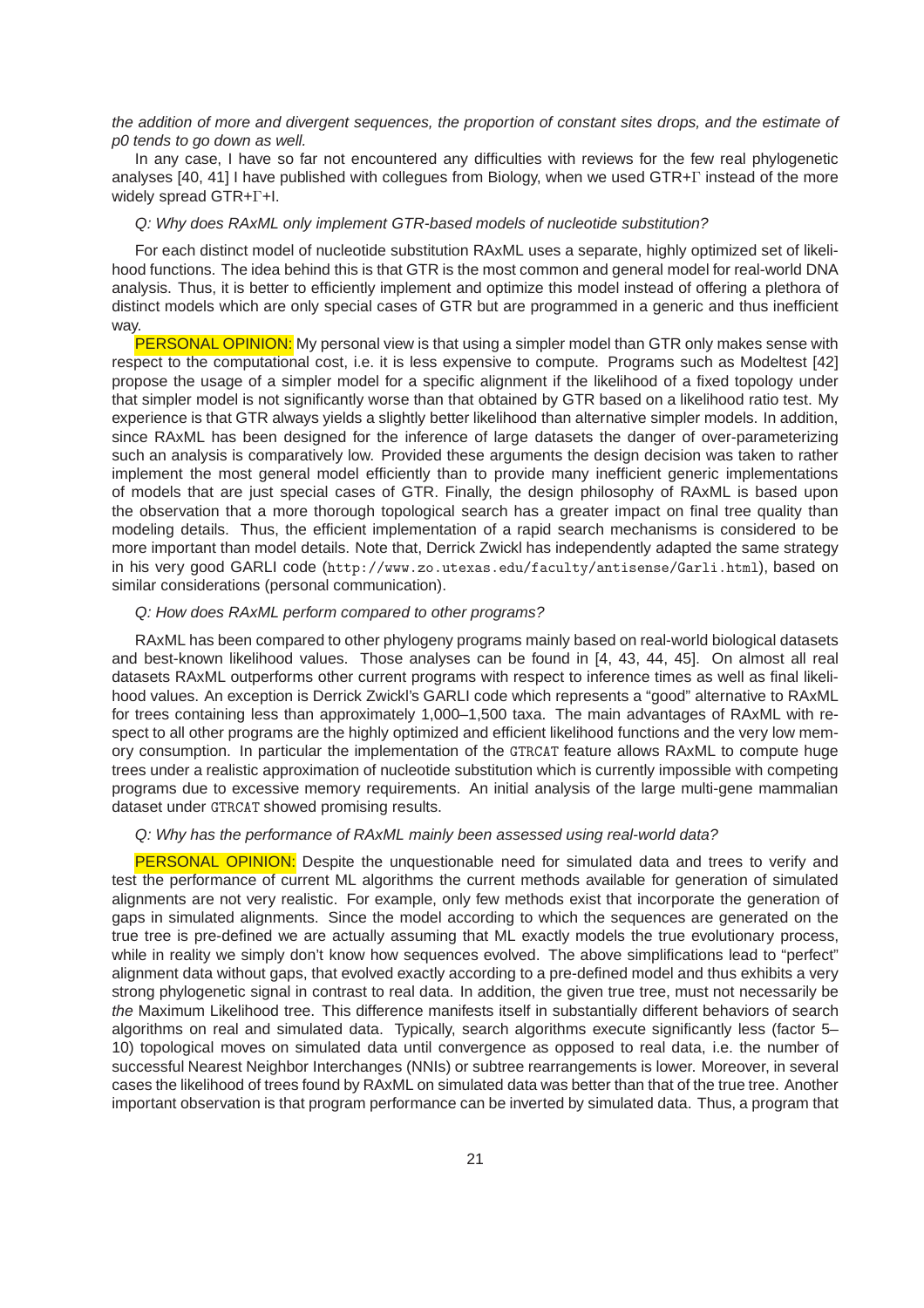yields "good" Robinson–Foulds distances [46, 47] on simulated data can in fact perform much worse on real data than a program that does not perform well on simulated data. If one is willing to really accept ML as inference criterion on real data one must also be willing to assume that the tree with the best likelihood score is the tree that is closest to the true tree.

My personal conclusion is that there is a strong need to improve simulated data generation and methodology. In addition, the perhaps best way to assess the validity of our tree inference methods consists in an empirical evaluation of new results and insights obtained by real phylogenetic analysis. This should be based on the prior knowledge of Biologists about the data and the medical and scientific benefits attained by the computation of phylogenies.

Q: Why am I getting weird error messages from the MPI version?

You probably forgot to specify the  $-\text{\#}$  or  $-\text{\#}$  option in the command-line which **must** be used for the MPI version to work properly.

Q: When using mixed models, can I link the model parameters of distinct partitions to be estimated jointly, in a similar as way MrBayes does it?

Currently not, but the implementation of such an option is planned.

# **7 Things in Preparation**

A couple of things are in preparation (to be hopefully released within the next 6 months) which will further expand the capabilities of RAxML. Please be patient with feature requests, since I do not have anybody to help me with program development.

- Built-in bootstopping/convergence criterion
- Linking parameter estimation across mixed models
- ML-based estimate of base frequencies (I have been promising that for a long time now, I know)
- ML-model for morphological/binary data
- ML-based rapid sequence addition option
- More efficient ML function implementation for very gappy multi-gene alignments.

For any further requests or suggestions please send an email to stamatakis@bio.ifi.lmu.de or contact me via skype internet telephony, login: stamatak.

## **Acknowledgments**

Many people have contributed to improve RAxML either via personal discussions, email, or skype or by providing real-world alignments and answering all sorts of CS- and biology-related questions. In the hope not to have forgotten anybody I would like to thank the following colleagues (names are in no particular order): Ziheng Yang, Olivier Gascuel, Stephane Guindon, Wim Hordijk, Michael Ott, Olaf Bininda-Emonds, Maria Charalambous, Pedro Trancoso, Tobias Klug, Derrick Zwickl, Jarno Tuimila, Charles Robertson, Daniele Catanzaro, Daniel Dalevi, Mark Miller, Usman Roshan, Zhihua Du, Markus Göker, Bret Larget, Josh Wilcox, Marty J. Wolf, Aggelos Bilas, Alkiviadis Simeonidis, Martin Reczko, Gangolf Jobb, Frank Kauff, James Munro, Peter Cordes, Tandy Warnow, Bernard Moret, Paul Hoover, Jacques Rougemont, Joe Felsenstein, Daniel Lundin.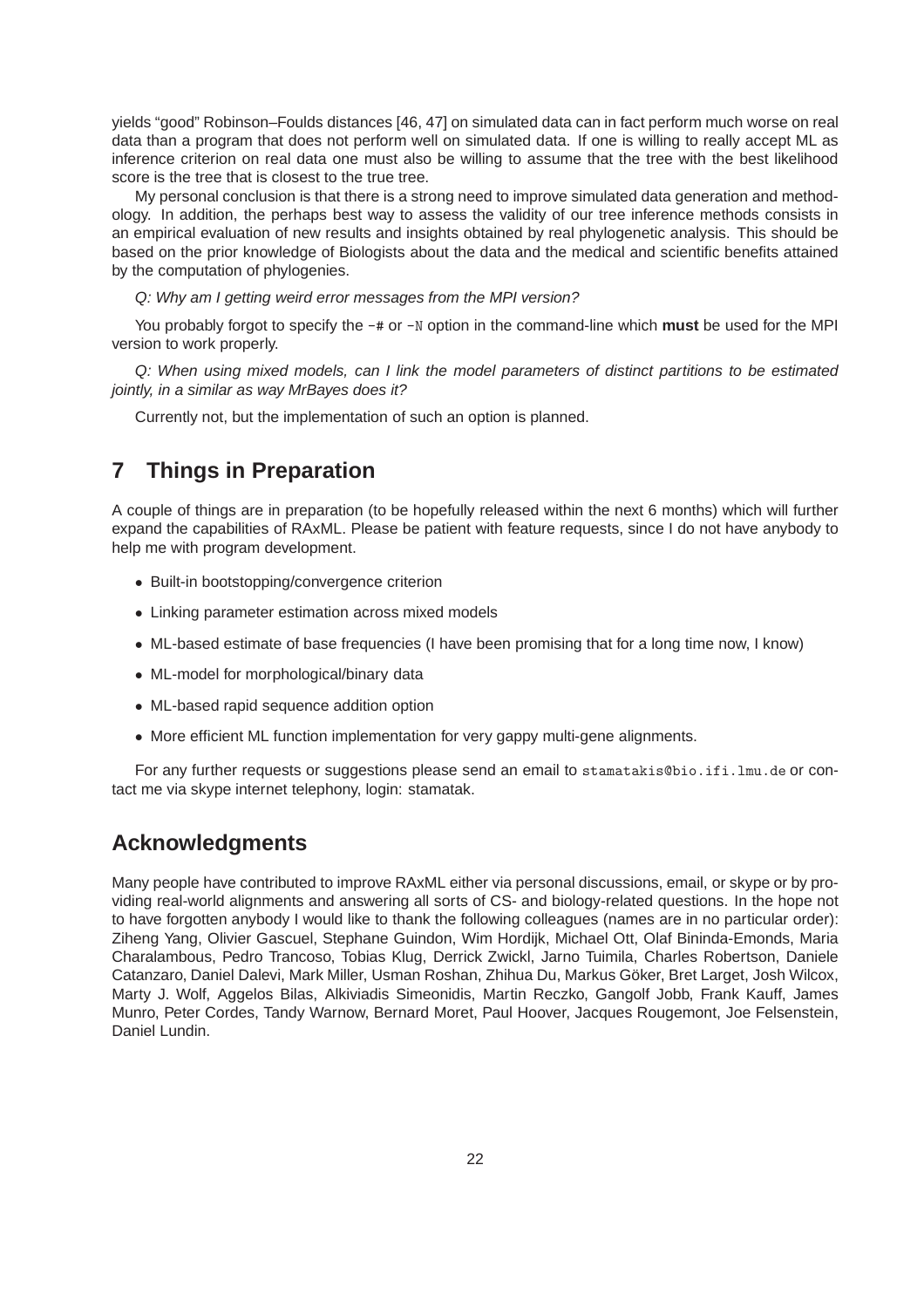## **References**

- [1] Felsenstein, J.: Evolutionary trees from DNA sequences: a maximum likelihood approach. Journal of Molecular Evolution **17** (1981) 368–376
- [2] Felsenstein, J.: Phylip (phylogeny inference package) version 3.6 (2004) Distributed by the author. Department of Genome Sciences, University of Washington, Seattle.
- [3] Stamatakis, A., Blagojevic, F., Nikolopoulos, D., Antonopoulos, C.: Exploring New Search Algorithms and Hardware for Phylogenetics: RAxML Meets the IBM Cell. The Journal of VLSI Signal Processing **48** (2007) 271–286
- [4] Stamatakis, A.: RAxML-VI-HPC: maximum likelihood-based phylogenetic analyses with thousands of taxa and mixed models. Bioinformatics **22** (2006) btl446
- [5] Felsenstein, J.: Confidence Limits on Phylogenies: An Approach Using the Bootstrap. Evolution **39** (1985) 783–791
- [6] Zwickl, D.: Genetic Algorithm Approaches for the Phylogenetic Analysis of Large Biological Sequence Datasets under the Maximum Likelihood Criterion. PhD thesis, University of Texas at Austin (2006)
- [7] Guindon, S., Gascuel, O.: A simple, fast, and accurate algorithm to estimate large phylogenies by maximum likelihood. Syst. Biol. **52** (2003) 696–704
- [8] Ott, M., Zola, J., Aluru, S., Stamatakis, A.: Large-scale Maximum Likelihood-based Phylogenetic Analysis on the IBM BlueGene/L. In: ACM/IEEE Supercomputing conference 2007. (2007)
- [9] Morrison, D.A.: Increasing the Efficiency of Searches for the Maximum Likelihood Tree in a Phylogenetic Analysis of up to 150 Nucleotide Sequences. Systematic Biology **56** (2007) 988–1010
- [10] Stamatakis, A., Auch, A., Meier-Kolthoff, J., Goeker, M.: AxPcoords & parallel AxParafit: statistical co-phylogenetic analyses on thousands of taxa. BMC Bioinformatics **8** (2007) 405
- [11] Stamatakis, A., Ott, M., Ludwig, T.: Raxml-omp: An efficient program for phylogenetic inference on smps. In: Proc. of PaCT05. (2005) 288–302
- [12] Stamatakis, A.: Phylogenetic models of rate heterogeneity: A high performance computing perspective. In: Proc. of IPDPS2006, Rhodos, Greece (2006)
- [13] Minh, B., Vinh, L., Haeseler, A., Schmidt, H.: piqpnni parallel reconstruction of large maximum likelihood phylogenies. Bioinformatics (2005)
- [14] Ripplinger, J., Sullivan, J.: Does Choice in Model Selection Affect Maximum Likelihood Analysis? Systematic Biology **57** (2008) 76–85
- [15] Tavar, S.: Some Probabilistic and Statistical Problems in the Analysis of DNA Sequences. Some Mathematical Questions in Biology: DNA Sequence Analysis **17** (1986)
- [16] Yang, Z.: Maximum likelihood phylogenetic estimation from dna sequences with variable rates over sites. J. Mol. Evol. **39** (1994) 306–314
- [17] Yang, Z.: Among-site rate variation and its impact on phylogenetic analyses. Trends Ecol. Evol. **11** (1996) 367–372
- [18] Dunn, C.W., Hejnol, A., Matus, D.Q., Pang, K., Browne, W.E., Smith, S.A., Seaver, E., Rouse, G.W., Obst, M., Edgecombe, G.D., Sorensen, M.V., Haddock, S.H.D., Schmidt-Rhaesa, A., Okusu, A., Kristensen, R.M., Wheeler, W.C., Martindale, M.Q., Giribet, G.: Broad phylogenomic sampling improves resolution of the animal tree of life. Nature (2008) advance on-line publication.
- [19] Schmidt, H., Strimmer, K., Vingron, M., Haeseler, A.: Tree-puzzle: maximum likelihood phylogenetic analysis using quartets and parallel computing. Bioinformatics **18** (2002) 502–504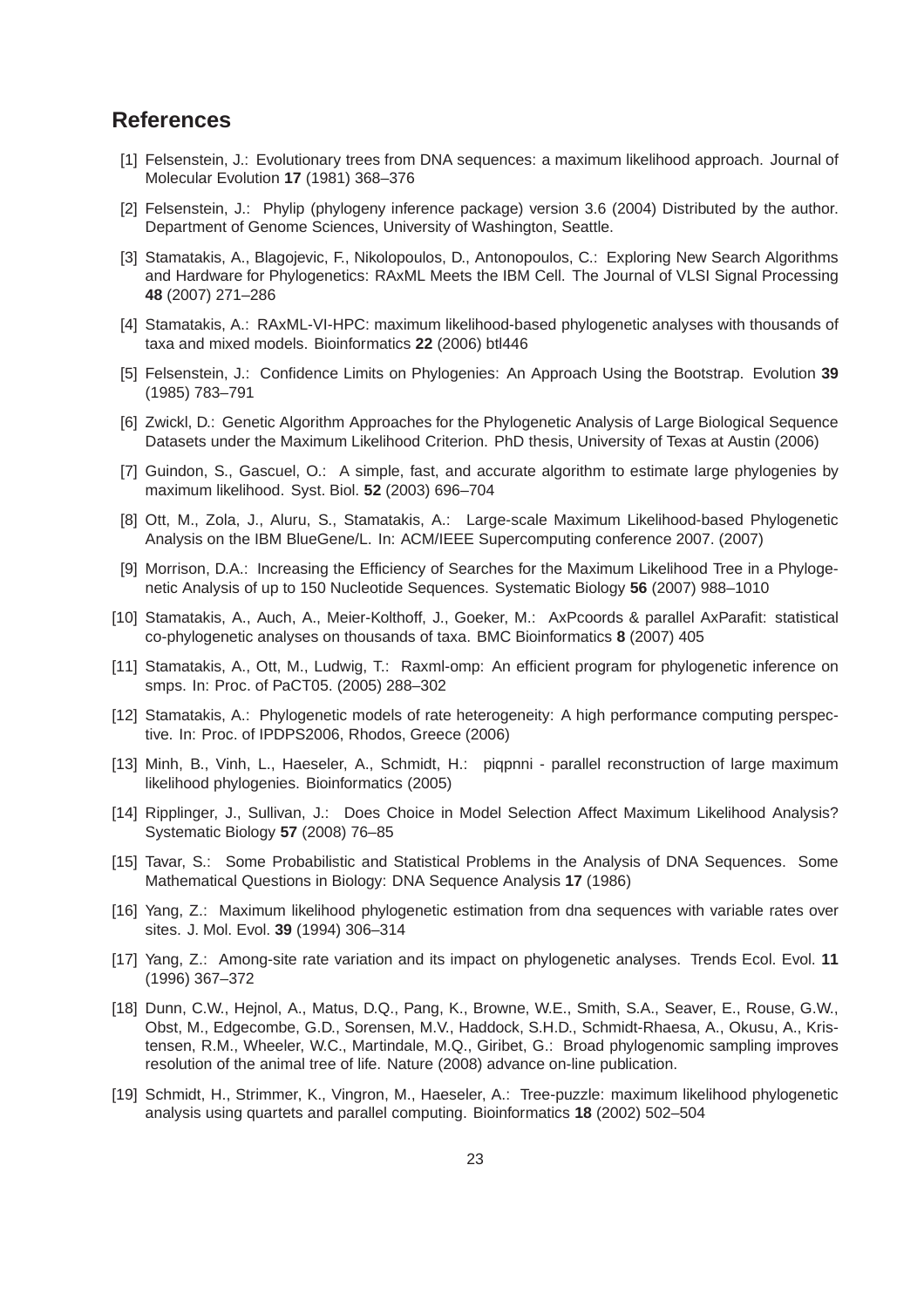- [20] Shimodaira, H., Hasegawa, M.: CONSEL: for assessing the confidence of phylogenetic tree selection (2001)
- [21] SHIMODAIRA, H., HASEGAWA, M.: MULTIPLE COMPARISONS OF LOG-LIKELIHOODS WITH AP-PLICATIONS TO PHYLOGENETIC INFERENC. Molecular biology and evolution **16** (1999) 1114–1116
- [22] Strimmer, K., Rambaut, A.: Inferring confidence sets of possibly misspecified gene trees Proc. R. Soc. Lond. B **269** (2002) 137–142
- [23] Heyer, L., Kruglyak, S., Yooseph, S.: Exploring Expression Data: Identification and Analysis of Coexpressed Genes. Genome Research **9** (1999) 1106–1115
- [24] Yang, Z.: Maximum-likelihood estimation of phylogeny from DNA sequences when substitution rates differ over sites (1993)
- [25] Dayhoff, M., Schwartz, R., Orcutt, B.: A model of evolutionary change in proteins. Atlas of Protein Sequence and Structure **5** (1978) 345–352
- [26] Kosiol, C., Goldman, N.: Different Versions of the Dayhoff Rate Matrix. Molecular Biology and Evolution **22** (2005) 193–199
- [27] Jones, D., Taylort, W., Thornton, J.: A new approach to protein fold recognition. Nature **358** (1992) 86–89
- [28] Adachi, J.: Model of Amino Acid Substitution in Proteins Encoded by Mitochondrial DNA. Journal of Molecular Evolution **42** (1996) 459–468
- [29] Whelan, S., Goldman, N.: A General Empirical Model of Protein Evolution Derived from Multiple Protein Families Using a Maximum-Likelihood Approach. Molecular Biology and Evolution **18** (2001) 691–699
- [30] Dimmic, M., Rest, J., Mindell, D., Goldstein, R.: rtREV: An Amino Acid Substitution Matrix for Inference of Retrovirus and Reverse Transcriptase Phylogeny. Journal of Molecular Evolution **55** (2002) 65–73
- [31] Adachi, J., Waddell, P., Martin, W., Hasegawa, M.: Plastid Genome Phylogeny and a Model of Amino Acid Substitution for Proteins Encoded by Chloroplast DNA. Journal of Molecular Evolution **50** (2000) 348–358
- [32] Mueller, T., Vingron, M.: Modeling Amino Acid Replacement. Journal of Computational Biology **7** (2000) 761–776
- [33] Henikoff, S., Henikoff, J.: Amino Acid Substitution Matrices from Protein Blocks. Proceedings of the National Academy of Sciences of the United States of America **89** (1992) 10915–10919
- [34] Yang, Z.: Synonymous and Nonsynonymous Rate Variation in Nuclear Genes of Mammals. Journal of Molecular Evolution **46** (1998) 409–418
- [35] Gu, X.: Maximum likelihood estimation of the heterogeneity of substitution rate among nucleotide sites. Molecular Biology and Evolution **12** (1995) 546–557
- [36] Ren, F., Tanaka, H., Yang, Z.: An Empirical Examination of the Utility of Codon-Substitution Models in Phylogeny Reconstruction. Systematic Biology **54** (2005) 808–818
- [37] Minin, V., Abdo, Z., Joyce, P., Sullivan, J.: Performance-Based Selection of Likelihood Models for Phylogeny Estimation. Systematic Biology **52** (2003) 674–683
- [38] Mayrose, I., Friedman, N., Pupko, T.: A Gamma mixture model better accounts for among site rate heterogeneity. Bioinformatics **21** (2005)
- [39] Sullivan, J., Swofford, D., Naylor, G.: The Effect of Taxon Sampling on Estimating Rate Heterogeneity Parameters of Maximum-Likelihood Models. Molecular Biology and Evolution **16** (1999) 1347–1356